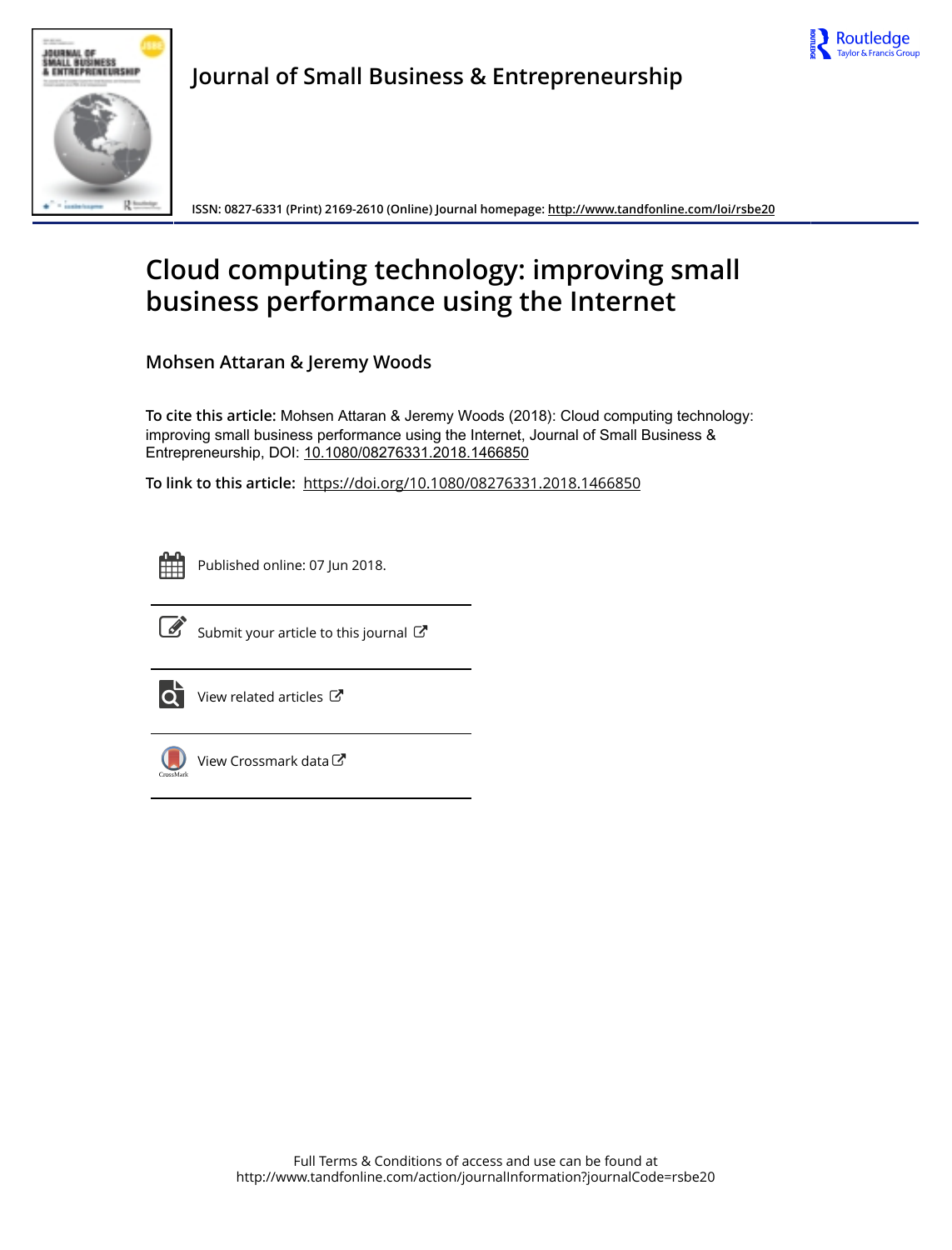

Check for updates

# Cloud computing technology: improving small business performance using the Internet

Mohsen Attara[n\\*](#page-1-0) and Jeremy Woods

School of Business and Public Administration, California State University, Bakersfield, 9001 Stockdale Highway, Bakersfield, CA 93311-1099, USA

(Received 29 November 2017; accepted 9 April 2018)

Cloud computing technology (CCT) is a revolutionary new way of leveraging the power of the Internet to provide software and infrastructure solutions to businesses around the world. 2017 is predicted to be a major breakout year for this technology, with many organizations small and large making a shift to this platform. Employing this technology empowers communication between companies and has the potential to generate significant financial and operational benefits for small businesses. The key objective of this article is to propose a conceptual model for successful implementation of CCT in small businesses. This article also examines some of the potential benefits of CCT as applied to small businesses and explores implementation challenges that can be expected. Furthermore, this study reviews key attributes of successful CCT and illustrates some of the routes that might be taken to implement this technology in small businesses. Finally, this article examines the specific application of CCT to small businesses, highlights developing technologies and trends, investigates the deployment of CCT in different types of small businesses, and provides a case example of success.

Keywords: cloud computing technology (CCT); public clouds; private clouds; hybrid clouds; community clouds; Software as a Service (SaaS); Platform as a Service (PaaS); Infrastructure as a Service (IaaS); Storage as a Service (StaaS)

La technologie de l'informatique en nuage (TIN) est une nouvelle maniere révolutionnaire de mettre à profit le pouvoir d'Internet pour offrir, aux entreprises à travers le monde, des solutions en informatique et en infrastructures. On s'attend a ce que 2017 soit une annee remarquable pour cette technologie, avec le transfert de nombreuses organisations, petites et grandes, vers cette plateforme. Le recours a cette technologie stimule la communication entre les entreprises et a le potentiel de générer des avantages financiers et opérationnels significatifs pour les petites entreprises. L'objectif clé de cet article est de proposer un modèle conceptuel pour assurer le succès de l'implantation de la TIN dans les petites entreprises. L'article examine aussi certains des avantages potentiels de la TIN, dès l'instant où elle est appliquée aux petites entreprises ; et il explore les difficultés pouvant être rencontrées au cours de l'implantation de la TIN. De plus, cette étude réexamine les attributs-clés d'une TIN couronnée de succès et illustre certaines des voies qui pourraient être empruntées pour l'implanter dans les petites entreprises. Enfin, l'article examine l'application specifique de la TIN aux petites entreprises, met l'accent sur les technologies et les tendances en développement, et présente un exemple de succès.

Mots-clés: Technologie de l'informatique en nuage (TIN); Nuages privés; Nuages hybrides; Logiciel en tant que service

<span id="page-1-0"></span><sup>\*</sup>Corresponding author. Email: [mattaran@csub.edu](mailto:mattaran@csub.edu)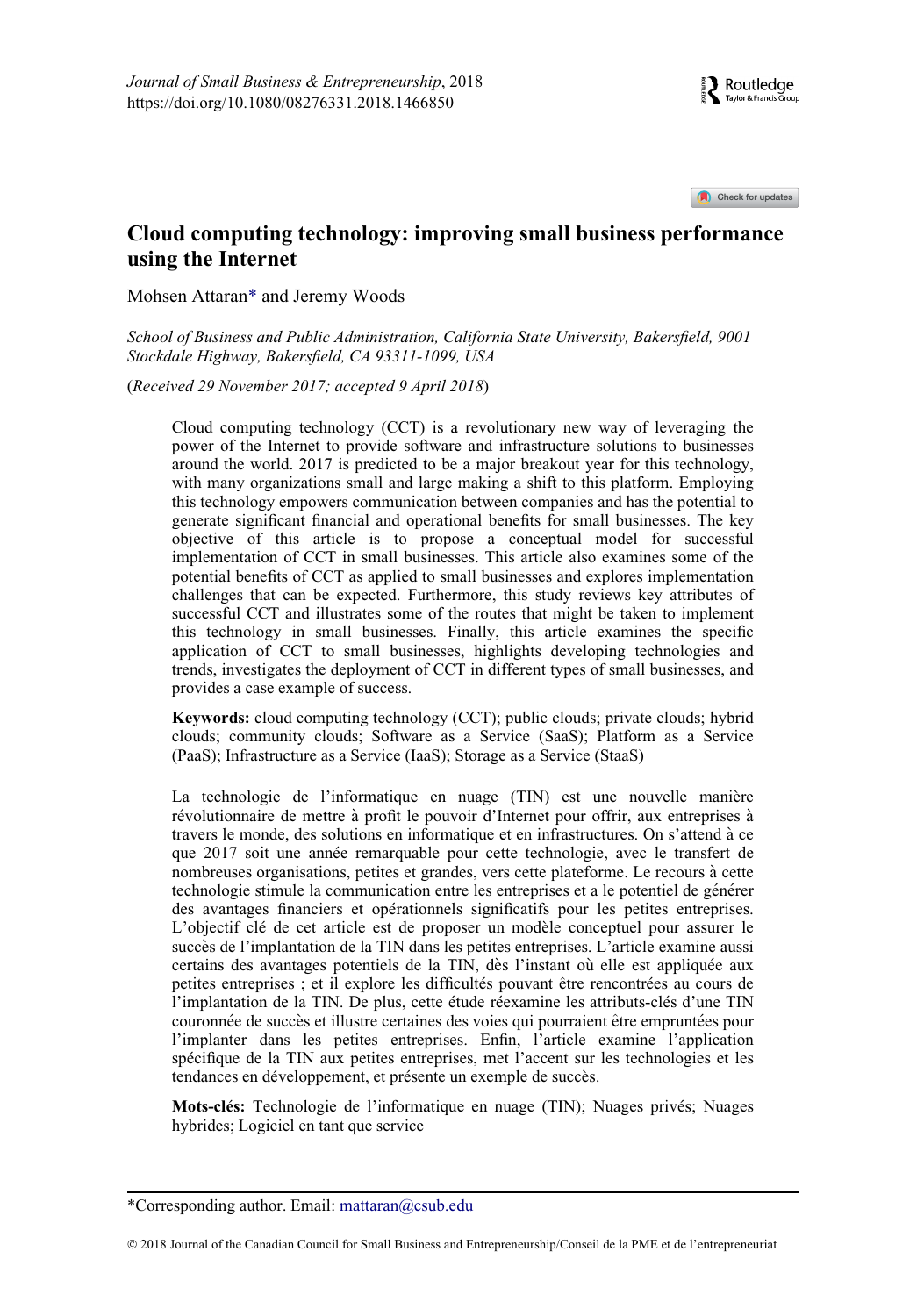#### Introduction

In a highly competitive small business landscape, cloud computing enables dynamic collaboration between workers. Using web-based software, organizations can facilitate communication between suppliers, customers, and distributors and use this communication platform to make judgments about the firm's external environment (Attaran [2007\)](#page-23-0). Cloud computing technology (CCT) has emerged as an exciting new means for empowering this type of communication (Xu [2012\)](#page-25-0). Usually, CCT is delivered as a paid service in exchange for third-party management of IT infrastructure (Marston et al. [2011\)](#page-24-0).

CCT is different historically than other technologies in that it focuses on service delivery, rather than technology per se. In CCT, technology such as storage, CPU, and networking equipment is not the product per se, but rather the building blocks of the service. Cloud computing is a general term for anything that involves delivering hosted services over the Internet. The history of cloud computing is the history of business computing and the Internet. The cloud computing concept was coined by John McCarthy in 1961. While services such as webmail and YouTube have been in use by many types of organizations for some time now, organizations did not really begin using the cloud structure to serve their broader IT needs until 2009 (Lin and Chen [2012](#page-24-1)). In the past few years, many companies have embraced CCT and are beginning to reap the rewards of having done so. Many of these companies are now using CCT to improve internal efficiencies (Folinas, Manijas, and Graham [2013](#page-23-1); Shacklett [2010](#page-24-2); Schramm, Nogueira, and Jones [2011;](#page-24-3) Marston et al. [2011\)](#page-24-0). Cloud-based technology can spur numerous benefits for organizations such as capital investment savings, simplified operations, scalability, improved information visibility, sustainability, and faster deployment (Hackett [2016](#page-24-4)).

Cloud computing usage is expanding rapidly, finding adopters in a number of new business domains. The November 2016 Forrester Report says that cloud computing will accelerate faster in 2017 because businesses worldwide are finally starting to see the cloud as an arena in which to realize their core IT functions. The value of the global cloud computing market will top \$146 billion in 2017, up from just \$87 billion in 2015, and is currently projected to grow at a rate of 22% annually. If organizations implement CCT properly, it has the potential to enable accuracy and reliability, enhance service, and reduce costs. Therefore, 2017 will be known as the 'year for cloud-based services' (Bertolotti and Dai [2016\)](#page-23-2).

There are nearly 10 million small businesses in the USA, and many of them have started to recognize the power of cloud computing. In 2014, a study conducted by Emergent Research and Intuit revealed that only 37% of US small businesses have fully adapted to CCT. The study predicted that percentage will more than double to 80% by 2020 (King, Hicks, and Reeves [2014](#page-24-5)). A recent study conducted by Microsoft Corporation revealed that 98% of small businesses which participated in the survey indicated that technology is important to their success. More than 40% of respondents said that they had no IT department (RightScale [2017\)](#page-24-6). CCT is especially practical for smaller organizations because it reduces IT resources and the time spent managing them. Instead of relying on expensive hardware, software, and people to manage them, small businesses can take advantage of CCT's availability, reliability, security, scalability, flexibility, and more. According to the survey, among those small businesses that were using CCT, getting new software applications faster, reducing IT workload, and improving IT collaboration were mentioned as important benefits of moving to CCT (RightScale [2017](#page-24-6)).

According to a 2016 Gartner report, CCT is perhaps the most promising and anticipated technology to come around in a number of years (Smith [2016](#page-24-7)). For some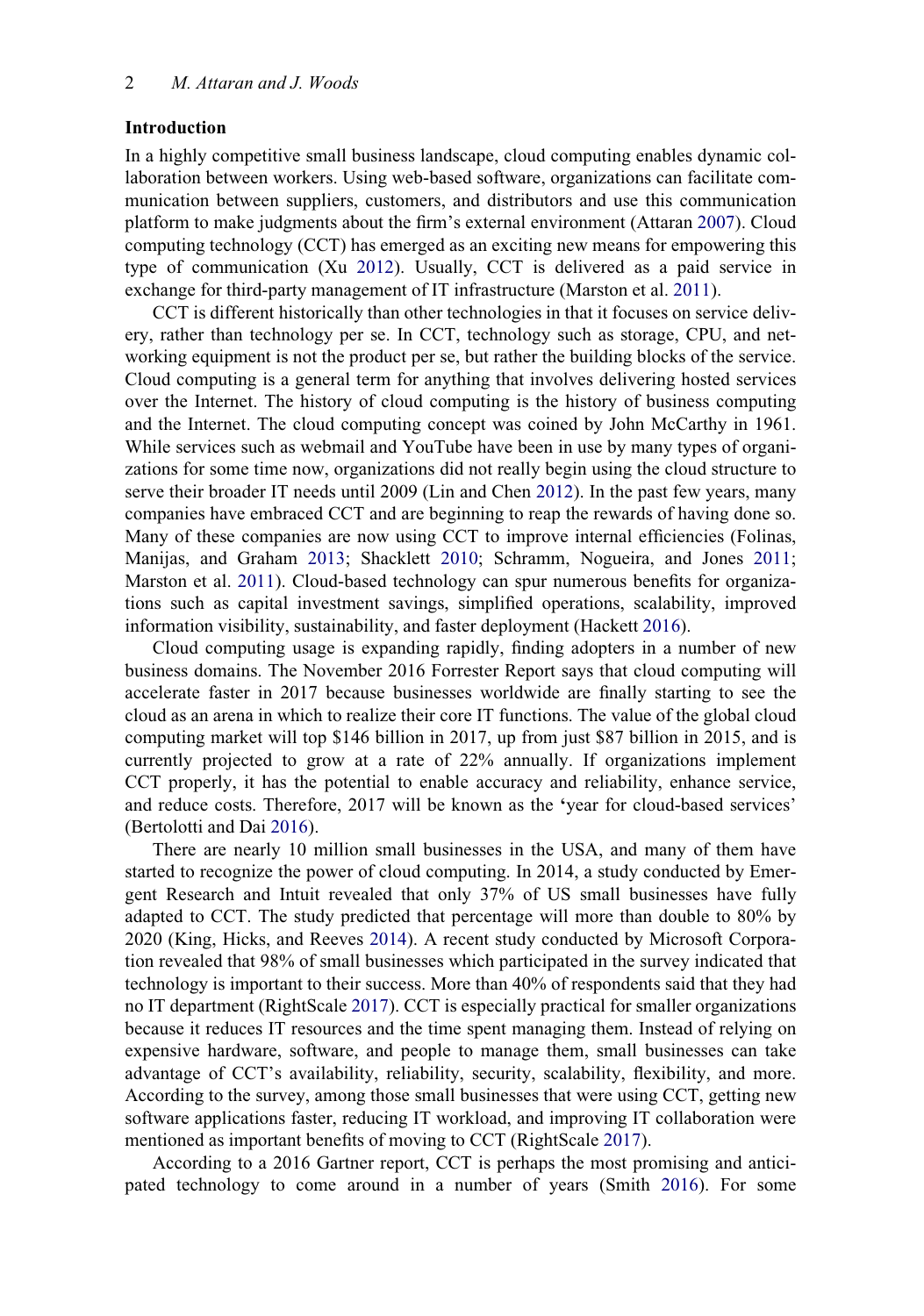businesses, making a heavy move toward a cloud structure is a way to significantly cut hardware costs. For others, CCT streamlines operations and speeds up development cycles. Properly planned and implemented, CCT has the potential to drastically improve operational efficiency. Nevertheless, as with any new technology deployment, there are a number of issues to consider and overcome. 'Going to the cloud' is not as easy or straightforward as many users may believe. Successful deployments require in-depth analysis of users, including desired business outcomes (cost savings, speed to market, and increased service levels) and services needed (Smith [2016\)](#page-24-7).

This paper discusses three stages of CCT adoption for small businesses and reviews key factors to consider when choosing a cloud platform. The 'Cloud computing trends' section discusses evolving technologies and trends. The 'Advantages and disadvantages of CCT for small businesses' section discusses the advantages and disadvantages of implementing CCT for small businesses. The 'Obstacles to rapid adoption in small businesses' section examines challenges which small businesses face when adopting cloudbased solution. The 'Cloud computing deployments in small businesses' section discusses key implementation stages necessary for development and deployment of CCT. The 'Common uses of CCT in small businesses' section reviews common uses of CCT in small businesses and highlights time saving tools available from cloud-based services for small businesses. The 'Small business success in the cloud' section lists cloud tools and service viable to small businesses. The 'Case example of success' section reviews how a small business successfully utilized CCT in its operations. Finally, the 'Summary and conclusion' section provides a summary and conclusion.

#### Cloud computing trends

This section provides a general description of CCT, including a definition of cloud computing, its basic characteristics, advantages and disadvantages of CCT over traditional IT infrastructure choices, CCT service models, and CCT deployment models.

#### Cloud computing technology

In many different forms, cloud computing has become an integral part of the IT world. The term 'cloud' is used to refer to different types of platforms for distributed computing – a cluster of servers, network, software, interface, etc. which users require to execute particular tasks. 'Computing' refers to the delivery of this package as a service which users can utilize as they wish (Mell and Grance [2011](#page-24-8)). The user no longer needs to put up a large up-front investment to own the IT infrastructure. Rather, the user can utilize a similar infrastructure, owned by a third party, and pay only for the amount of computing they actually use. This pay-per-use model allows for convenient, on-demand network access to a shared pool of configurable computing resources such as servers, storage, applications, and services. Clients can connect to available physical or virtual environments using different entry points. The user accesses information online in a 24/7 format from a variety of devices – desktop, laptop, tablet, and smartphone (Bask [2015](#page-23-3)).

Wikipedia defines cloud computing as the concept of using the Internet to allow access to technology-enabled services that can be rapidly provisioned and released with minimal management effort and without control over the technology infrastructure which supports them (Wikipedia [2017\)](#page-25-1). As demonstrated in [Figure 1,](#page-4-0) cloud infrastructure is an umbrella which covers both the hardware and software necessary for 24/7 pay-as-you-go service. Applications are delivered as services to users in a software-as-a-service (SaaS)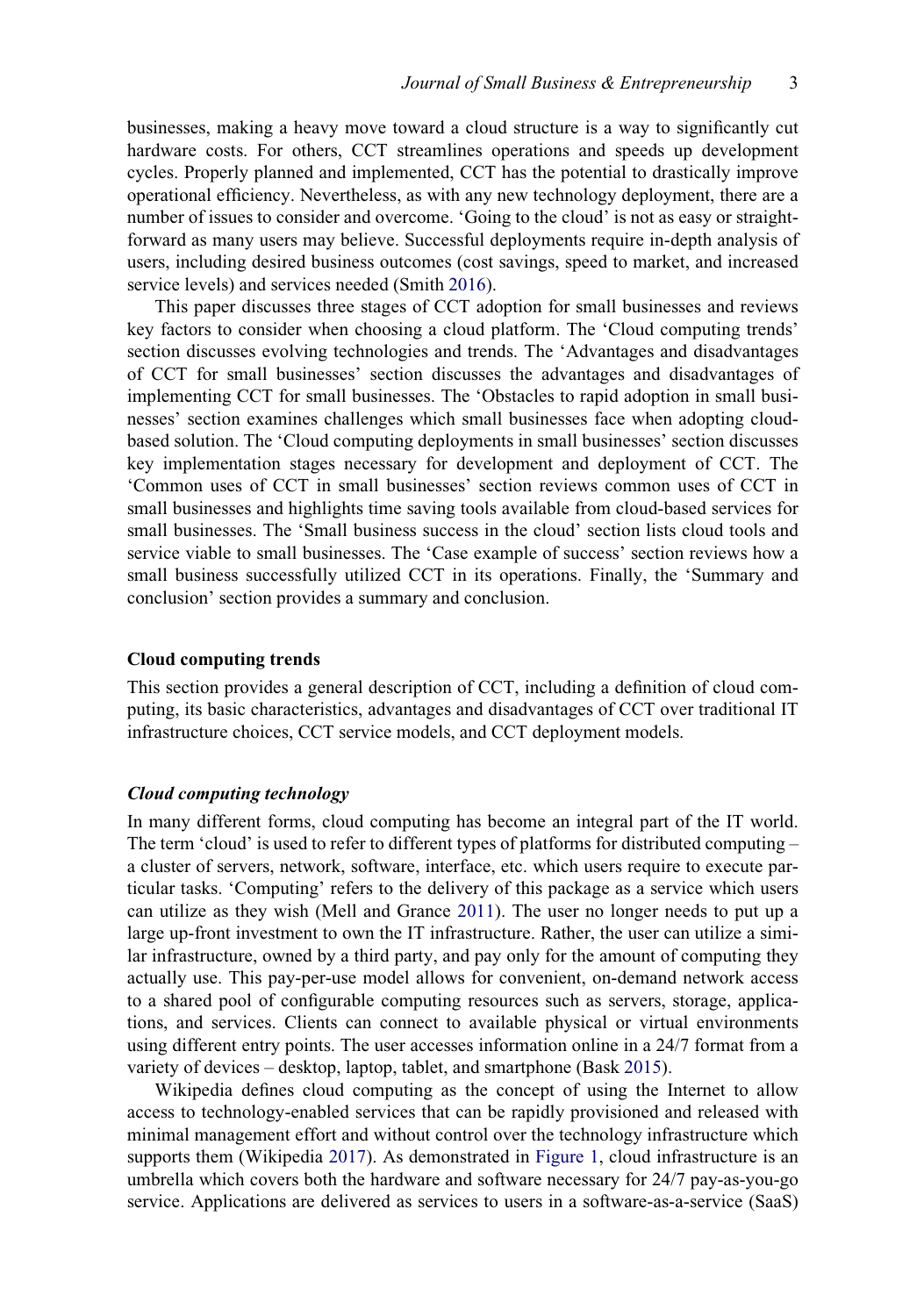<span id="page-4-0"></span>

Figure 1. Cloud computing technology.

model via the web. The system hardware and software are used to run applications that users access online.

# Cloud characteristics

CCT is based on several IT innovations, including virtualization, the increasing capacity of the Internet, and the growing sophistication of Internet-based technologies. The National Institute of Standards and Technology (NIST) describes five characteristics of a cloud computing model. These are paraphrased in the following (Mell and Grance [2011](#page-24-8)):

- (1) On-demand self-service. Server time, network storage, and other computing resources are obtained as needed. No human interaction with the service provider is required.
- (2) Broad network access. Resources are available over a network and accessed through standard devices (e.g. mobile phones, tablets, laptops, and workstations).
- (3) Resource pooling. Resources are pooled to serve multiple users. Physical and virtual resources are assigned and reassigned dynamically according to demand.
- (4) Rapid elasticity. Resources scale rapidly up and down with demand, since they are elastically provisioned and released.
- (5) Measured service. Metering is used to automatically optimize resource use (e.g. storage, processing, bandwidth, and active user accounts).

# Cloud deployment models

There are four cloud computing deployment models described in NIST Special Publication 800-145 (Mell and Grance [2011\)](#page-24-8), are shown in [Figure 2](#page-5-0) and described in the following:

(1) Public clouds. Cloud infrastructure is made available to the general public or a large industry group and is owned by a third-party organization. Public cloud services are sold on demand, usually by the minute or hour. Customers pay only for the CPU, storage, or bandwidth they consume. This is a cost effective way to offer IT solutions, especially for small- and medium-sized businesses. Google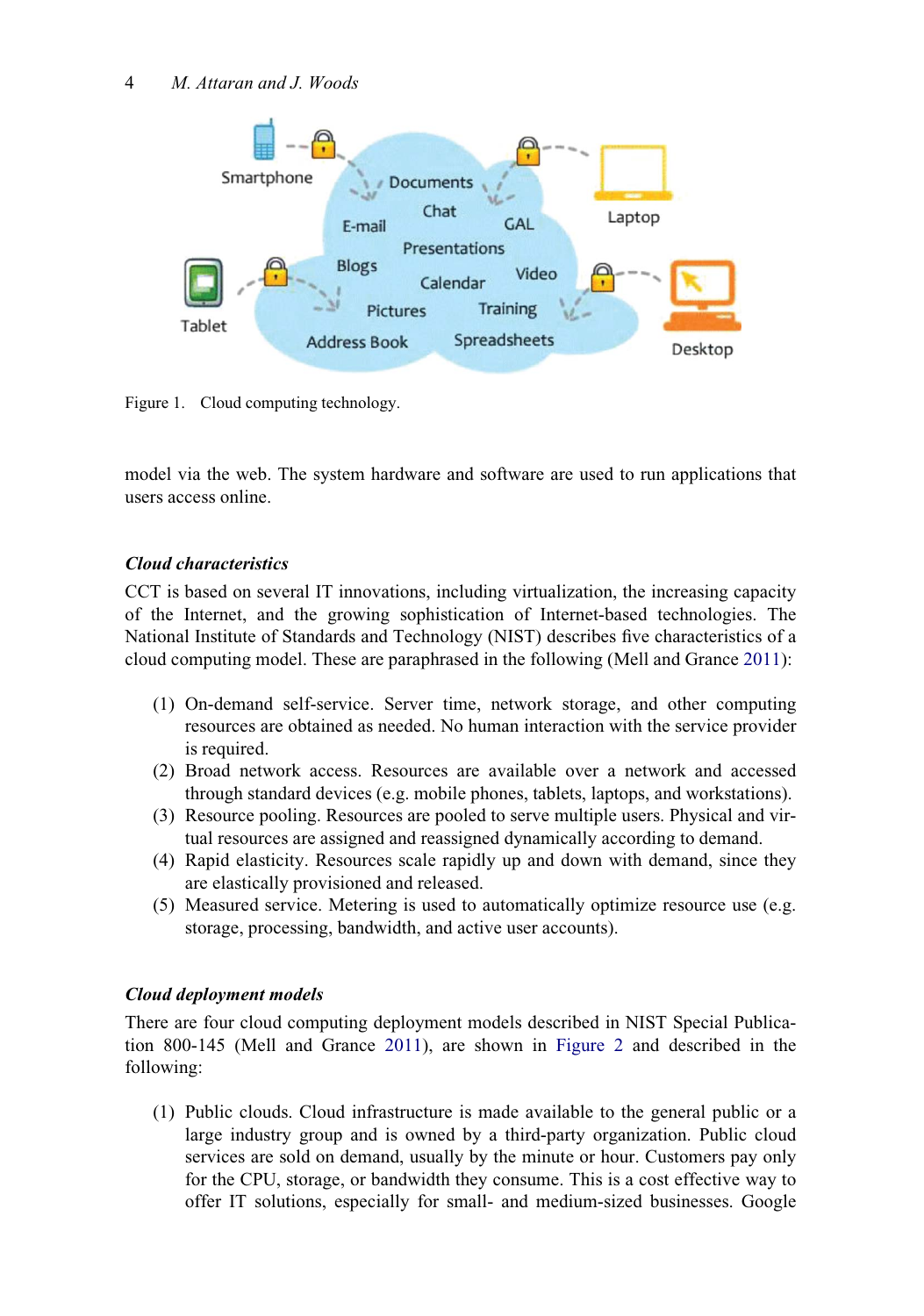<span id="page-5-0"></span>

Figure 2. Types of cloud deployment model.

Apps is a good example of a public cloud used by many organizations large and small. Some of the leading public cloud providers include Amazon Web Services (AWS), Microsoft Azure, IBM SoftLayer, and Google Compute Engine.

- (2) Private clouds. Private cloud infrastructure offers many of the same benefits as a public cloud, but it is run exclusively for one organization. The cloud may be managed either by the organization or by a third party, and the infrastructure may exist either on-site or off-site. Private clouds provide greater control over the cloud infrastructure and are often ideal for larger organizations.
- (3) Hybrid clouds. This is a composite of a public and a private cloud, with orchestration and automation between the two. A public cloud is utilized for non-critical information and peak workloads that must scale on demand, while sensitive information is kept on a private cloud controlled by the organization. A hybrid cloud structure allows users to tap into the flexibility of the cloud while still taking advantage of the benefits of a traditional IT infrastructure.
- (4) Community clouds. This structure is a shared cloud computing environment available to a limited set of organizations or employees (such as banks or the heads of trading firms). Members of the community often share similar security, privacy, performance, and compliance requirements.

#### Small business cloud service models

There are five main models for the delivery of cloud computing services: SaaS, Platform as a Service (PaaS), Infrastructure as a Service (IaaS), Storage as a Service (StaaS), Desktop as a Service (DaaS). Summaries and examples of each of the models are outlined in the following (Matsumoto [2012](#page-24-9)):

(1) Software as a Service (SaaS): Applications are offered over a network (internet), accessible via browser or program interface. Since applications are delivered via on-demand software, they can be deployed quickly. This leads to ease of use and financial benefits. Examples of providers offering this type of platform are Google Apps (email, calendar, and documents), Salesforce.com, and Intuit's QuickBooks.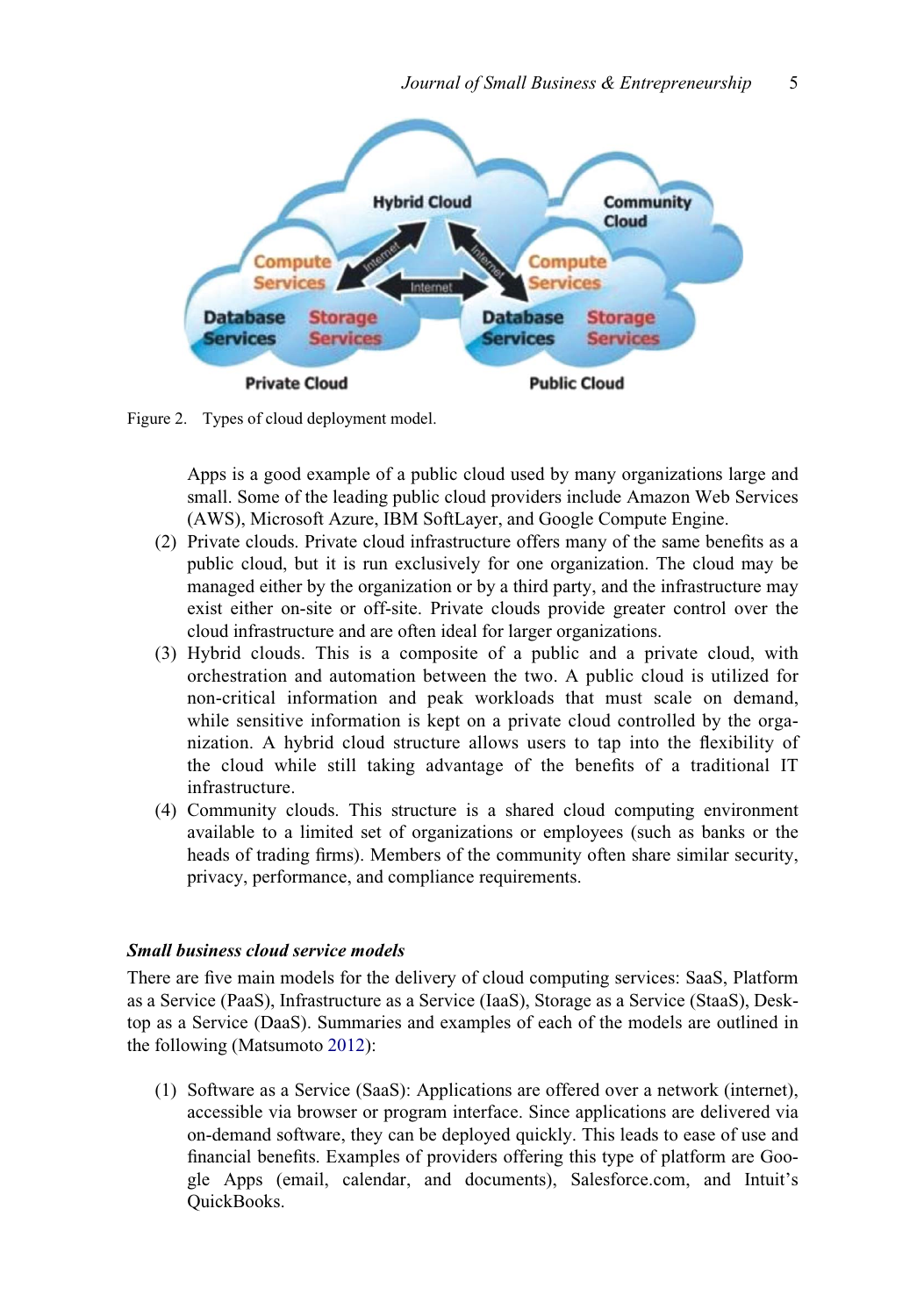### 6 M. Attaran and J. Woods

Most small businesses only need to use SaaS tools. In case, they have more complex IT requirements, the following categories of CCT might be used:

- (2) Platform as a Service (PaaS): This service model provides an agile development environment that enables quick development and instant adoption of applications. The wait for suitable hardware and software for the application is eliminated. Users can employ the platform to build applications using languages, libraries, services, or tools supported by the platform service provider. Examples of this type of service provider include the Google App Engine and Windows Azure.
- (3) Infrastructure as a Service (IaaS): This service model provides general purpose infrastructure support services, including database, storage capacity, networking, and other computing services. Users have control over operating systems and deployed applications. Examples are AWS, CenturyLink, and Rackspace.
- (4) Storage as a Service (StaaS): This service model provides users with a data storage interface and charges them based on the amount of storage used. The storage interface can be used by SaaS, PaaS, or IaaS platforms or can be accessed directly by users. An example of direct storage is Amazon's really simple storage commercial.
- (5) Desktop as a Service (DaaS): This service model allows for a desktop operating system (usually Windows) and applications to be delivered securely via remote infrastructure.

# Cloud computing trends

In 2017, an annual survey of cloud computing trends was completed by RightScale. The survey asked nearly 1000 professionals, where 50% of the respondents represented smalland medium-sized businesses, about their adoption of CCT. The study found that 72% of over 1000 IT professionals said they are using private clouds, with 89% using public cloud services. The remainder planned to implement some form of cloud computing within the next 12 months. Sixty-seven percent of respondents also said they were adopting a hybrid cloud model. Public cloud adoption remained the same, while private and hybrid cloud adoptions fell from 2016 [\(Figure 3\)](#page-6-0).

<span id="page-6-0"></span>Small businesses run more than 80% of workloads in the cloud with 50% in public cloud and 33% in private cloud (RightScale [2017\)](#page-24-6). According to the same report, companies that provide cloud computing services are also growing rapidly. For example, AWS



Figure 3. Cloud adoption 2017 vs. 2016.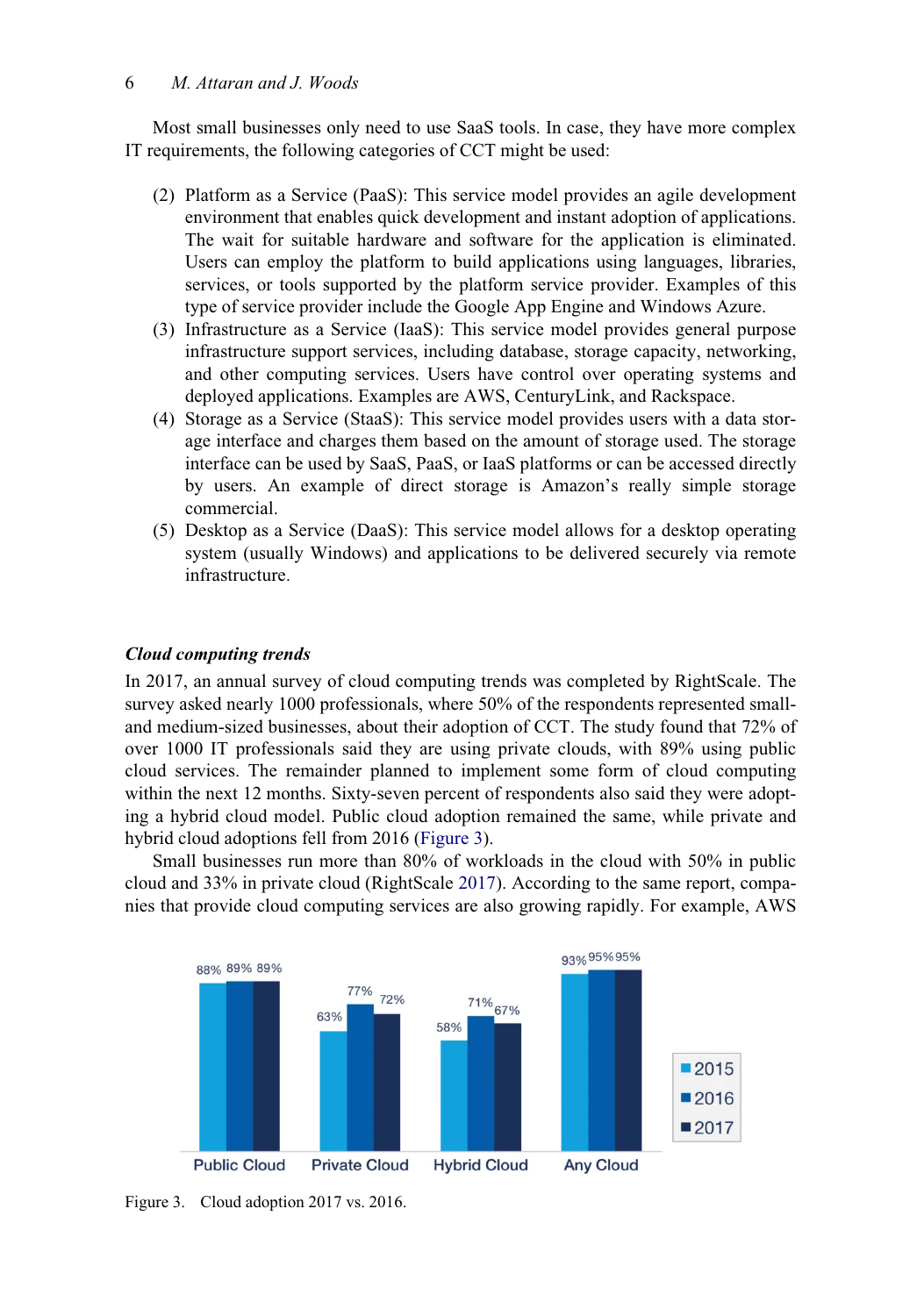spurred the first wave of cloud computing services with some simple computing and storage services in 2006. A decade later, AWS operates as an \$11 billion run-rate. AWS holds a significant lead in adoption at 57% of respondents. Adoption of Microsoft Web Services (Azure) grew to 34% and Google Web Services grew to 15% to maintain third position (RightScale [2017\)](#page-24-6).

According to a 2017 report from Gartner, the worldwide public cloud services market is projected to grow 17% in 2018 to total \$287.8 billion, up from \$246.8 billion in 2017. The highest growth will come from IaaS, which is projected to grow 32% in 2018 to reach \$45.6 billion. SaaS is expected to grow 19% to reach \$55.1 billion. Over the next few years, the SaaS market is expected to experience a lower growth due to maturity of SaaS offerings and the acceleration in the buying of popular products such as Customer Relationship Management (CRM) and financial applications (Gartner Report [2017\)](#page-23-4).

## Advantages and disadvantages of CCT for small businesses

Several studies have identified reasons for small businesses to migrate to cloud and described the impact of cloud technology as it is progressively adapted by more smaller businesses (Lavoie [2015;](#page-24-10) Bask [2015;](#page-23-3) King, Hicks, and Reeves [2014](#page-24-5); Truong [2010](#page-25-2); Smith [2009;](#page-24-11) Hayes [2008](#page-24-12)). The main finding is that CCT 'Democratizes' IT implications for small businesses in the following ways:

- Makes it cheaper and easier to start and scale a business
- Lowers costs variable instead of fixed costs
- Enhances flexibility at workplace
- Improves workplace collaboration
- Improves data security
- Provides scalable resources
- Enhances customer acquisition service and support
- Enables resources to be purchased with operational funds rather than as a capital expenditure
- Allows small businesses to shorten the delivery time and start the operations earlier
- Provides resources that were once limited to major enterprises accessible and affordable
- Enables a company to shift its business to another company offering better cloud service or lower price

The following sections discuss benefits of CCT for small businesses in more detail.

# Benefits for small business

CCT is easy to adopt, with simple and up-to-date architecture. Cloud computing drastically lowers capital investment levels for hardware and software in small- and mediumsized companies. These companies can acquire IT resources that were not possible in the past. Cloud computing allows most software sectors less resource-intensive ways to get the applications they need to run in their businesses. For small businesses, the cost of deploying software applications such as customer relationship management (CRM), enterprise resource planning (ERP), project management (PM), and other sales, marketing, and accounting applications on the premises is expensive. It is more cost effective if you have these applications in the cloud. Another big advantage of using cloud for small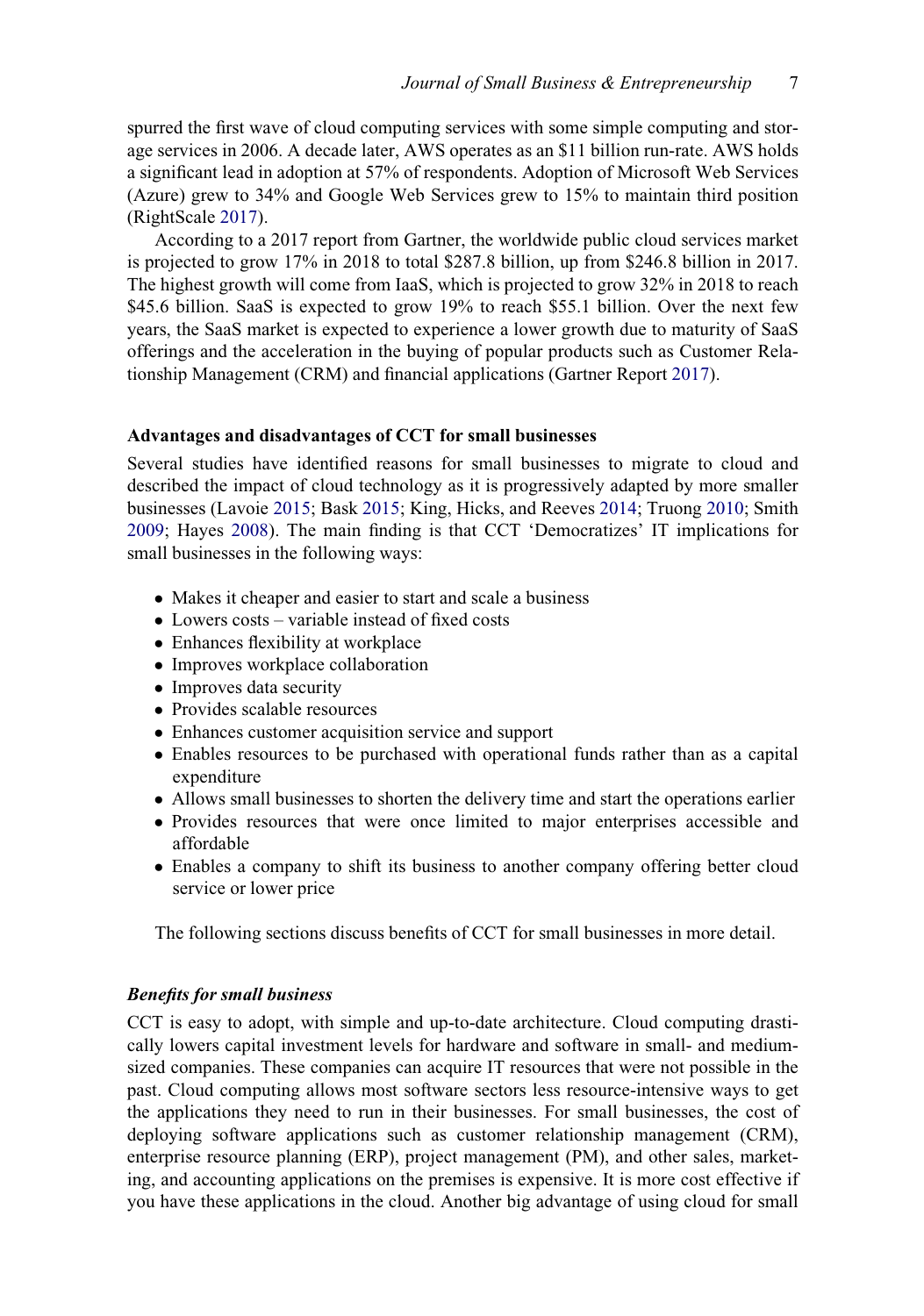businesses is that they do not pay for the resources they have not used. Cloud vendors allow the flexibility of payments based on usage of resources (Hosseinian-Far, Ramachandran, and Slack [2018;](#page-24-13) Bask [2015](#page-23-3)).

The replacement of on-site solutions with the cloud computing model has the potential to deliver immediate benefits to users, including no server to maintain, no IT infrastructure to set up, no up-front licensing fees, and no software programs to buy, install, and maintain (Lavoie [2015\)](#page-24-10). Getting more IT storage space has traditionally required more hardware and more expense. The cloud has more flexibility. CCT offers virtually unlimited storage space for small businesses. One can store a massive amount of data cheaply and acquire resources on demand. Companies can scale up or down depending on demand, eliminating the need for massive investments in local IT infrastructure. Managing resources is easier in the cloud. Computing resources can be deployed very quickly, bringing ease of use and financial benefits. The technology gives users the ability to choose IT resources in a way that can grow over time or change instantaneously, as needs change. Moreover, utilizing cloud services allows small businesses to receive automatic updates of software and applications. They are freed from the burden of managing software and can focus on the core of their businesses.

Cloud computing also improves collaboration for small businesses that have employees in different geographic locations. It allows dispersed groups of people to meet virtually and share information, which enhances employee and organizational productivity. Another big advantage of the cloud is that it allows for provision of reliable services, delivered through data centers and built on servers. Often, the cloud appears as a single point of access for all of a consumer's computing needs. In addition, cloud computing provides for better business continuity planning by protecting data and systems. Cloud service providers have advanced strategies to ensure that mission-critical data is backed up and protected in a secure and safe location. Cloud storage gives small businesses the ability to conduct business in a way that minimizes down time and loss of productivity (King, Hicks, and Reeves [2014](#page-24-5)).

Cloud computing is also environmental-friendly and economical. It has less environmental impact (reduced carbon footprint) and saves a lot of energy and space. According to several studies, cloud computing data centers, on average, produce 95% less carbon compared to on-premise data centers (Pillai [2011](#page-24-14)).

Additionally, it is argued that CCT features and resources such as customizability, alignment, and inter-connectivity will enhance competitive advantage through innovation and collaboration for small businesses. Small business owners need to understand how to use cloud computing wisely and how to exploit computing resources distinctively to make themselves different from competitors and to create and sustain competitive advantage (Truong [2010\)](#page-25-2).

There are also other potential advantages to implementation of cloud technology for small businesses, including built-in disaster recovery capabilities and expertise, predictive cost modeling for a growing organization, easy customization, improved chance of competition, and leverage of Big Data analytics. [Figure 4](#page-9-0) shows the benefits of cloud computing for small businesses (King, Hicks, and Reeves [2014](#page-24-5)).

#### Disadvantages for small business

Cloud computing helps organizations achieve major benefits in two main categories of business and technology efficiency – accelerated time to market and increased business agility. However, these evolving cloud technology approaches can create security gaps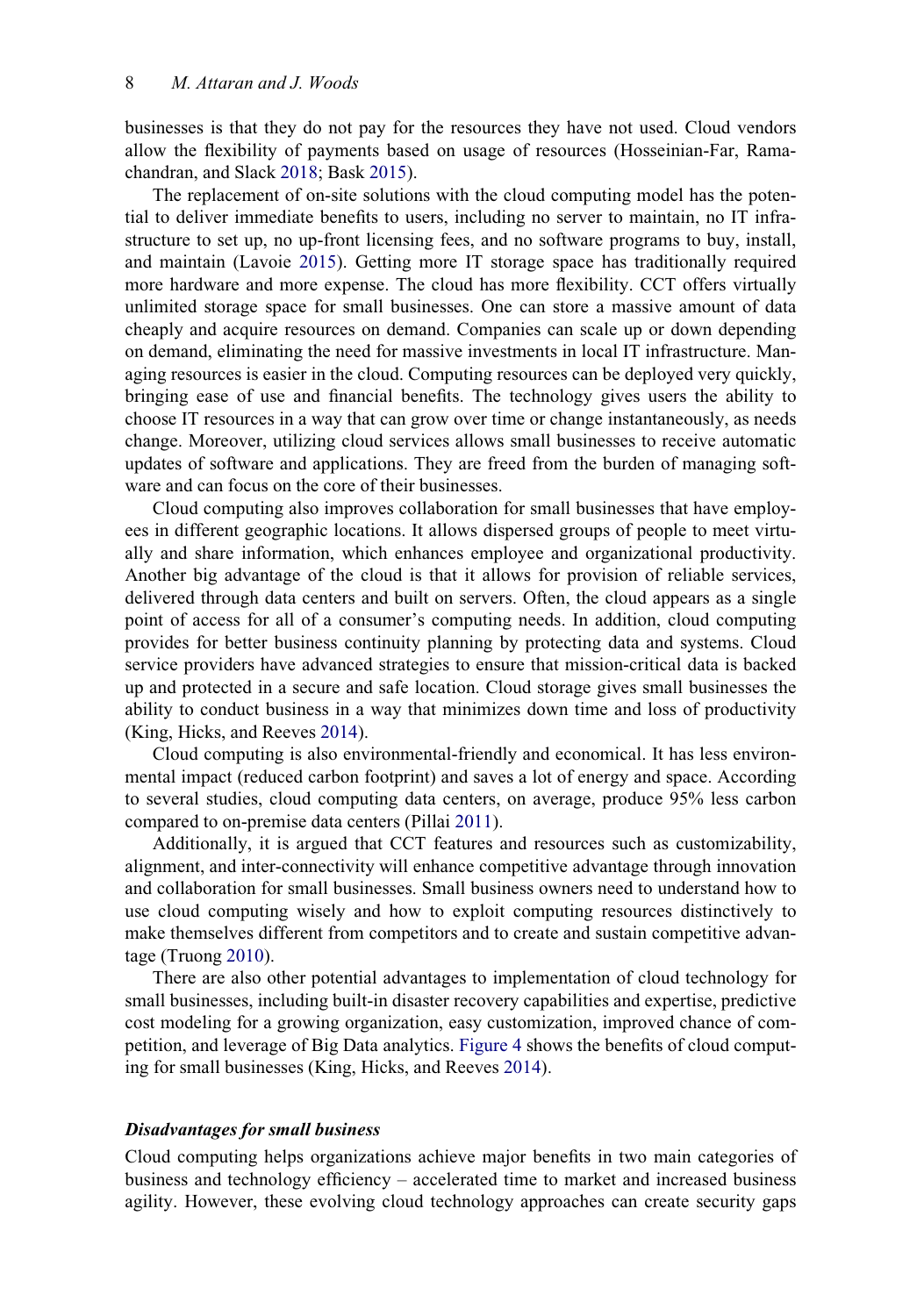<span id="page-9-0"></span>

<span id="page-9-1"></span>Figure 4. Compelling advantages of CCT for small businesses.



Figure 5. Disadvantages of CCT for small businesses.

and human errors. There are also other potential disadvantages to implementation of cloud technology in small businesses, including platform inconsistency, network vulnera-bility, data unreliability, and business discontinuity (RightScale [2017](#page-24-6)). [Figure 5](#page-9-1) summarizes the findings.

#### Obstacles to rapid adoption in small businesses

There are numerous challenges in applying CCT for small businesses in a way that allows for its significant and rapid growth. The 2017 state of the cloud survey conducted by Rightscale identified lack of resources/expertise, lack of time, difficulty of managing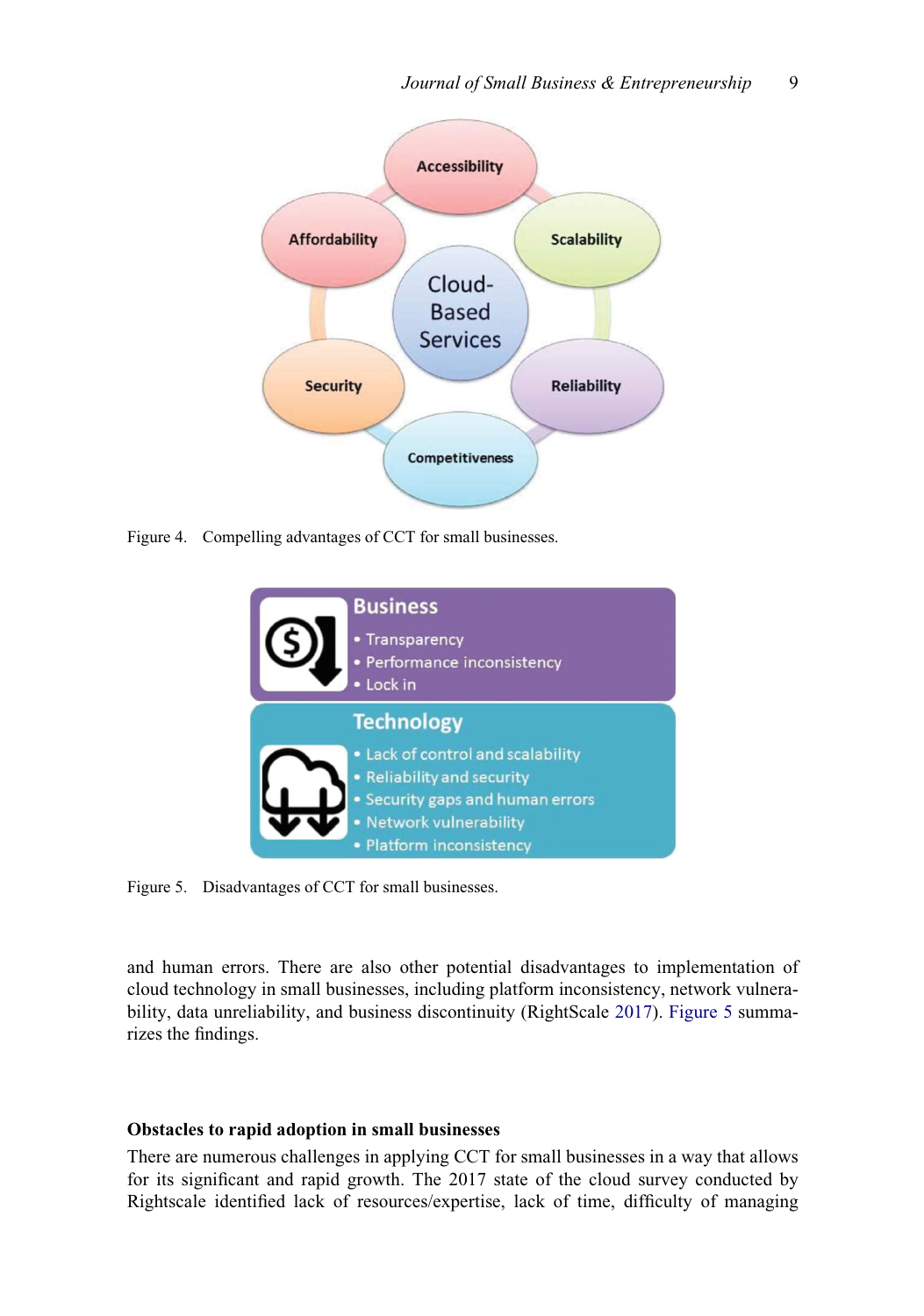costs, and security concerns as the most important cloud challenges facing small businesses (RightScale [2017](#page-24-6)). The following section summarizes these challenges:

- (1) Lack of sufficient internal resources lack of training/expertise is one of the biggest hurdles to rapid adoption of CCT in small businesses. Small business owners tend to make decisions in isolation without the benefit of advice from competent IT professionals (Feltham, Feltham, and Barnett [2005](#page-23-5)). Such firms often do not have advanced IT support staff in-house, and it is rare that small business owners deviate from insular decision-making to listen to the advice of outside IT professionals. It is also the case that small businesses typically do not have the financial resources to hire advanced IT professionals in-house.
- (2) Lack of time to implement new initiatives lack of sufficient time is also a major hurdle to rapid adoption of CCT in small businesses. Small businesses are often understaffed and overextended (Mazzarol [2003\)](#page-24-15), leaving very little slack time to implement new initiatives. Even though cloud computing could bring small business considerable benefits, implementation is often passed on due to lack of time for the firm's leaders to even consider the prospect.
- (3) Managing costs there are other hurdles to rapid adoption in particular the costs of maintaining the cloud and the speed of uploading files. Cloud costs can increase rapidly, especially for customizations to meet business needs. Large files can take a long time to upload, generating frustration and inconvenience for dayto-day business operations. Other hurdles include governance and control, the complexity of building a private cloud, and performance issues.
- (4) Security concerns another hurdle to rapid adoption of CCT in small businesses is security/data control. The cloud is, by its nature, an open and shared resource. It is a potential target of cyber attackers. Three of the top cloud security issues facing small businesses are legal issues, compliance, and loss of control over data (Gonzalez et al. [2012\)](#page-24-16). Other studies have identified a number of other security issues, including the following (Hemalatha and Manickachezian [2014](#page-24-17); Winkler [2011a](#page-25-3), [2011b](#page-25-4)):
	- Trusting a vendor's security model
	- Loss of physical control
	- Quality of service guarantees
	- Potential for massive outages
	- Malicious insiders and abuse of cloud services
	- Service traffic hijacking phishing, buffer overflow attacks, and loss of passwords
	- Reliability of the cloud provider's service
	- Governance data control, security control, and lock-in
	- Network security transfer security, firewalling, and security configuration
	- Data security cryptography, redundancy, and disposal

# Cloud computing deployments in small businesses

Today, global economy is going through a series of changes that are reshaping economic landscape. In this environment, many small business owners are using the power of CCT to create new innovative models that work for their needs (King, Hicks, and Reeves [2014\)](#page-24-5). Implementing an effective cloud computing strategy requires time and effort. Many parts of the company will be impacted, there are complex decisions to be made, and various stakeholders need to be involved. Many companies have failed with the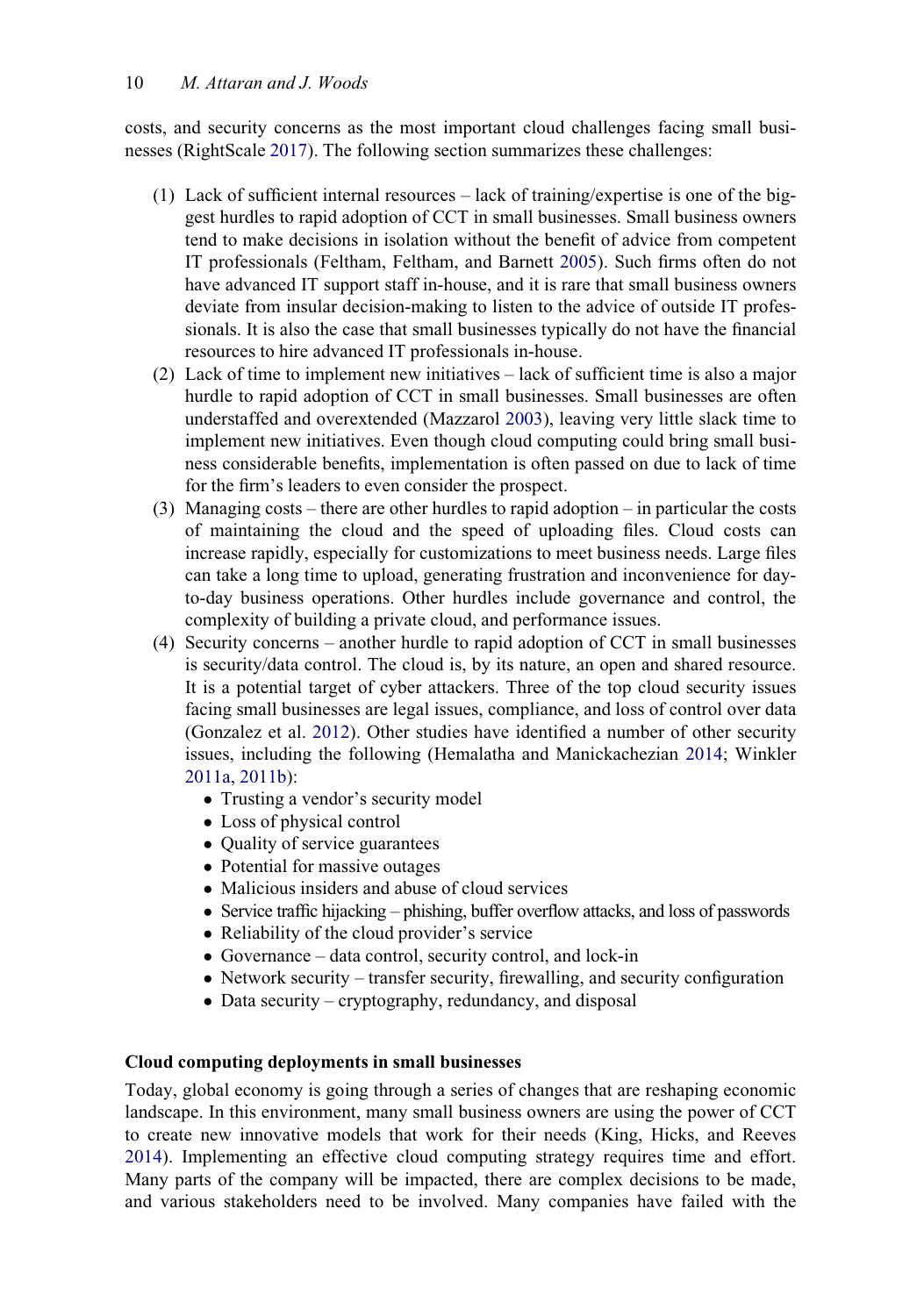deployment of cloud computing because of the failure of developing a cloud strategy rooted in the delivery of IT services which are linked to business process outcomes. Furthermore, many businesses do not know how to initiate their cloud projects. Before deploying cloud services in an organization, the place where cloud services will add business value needs to be identified. Thereafter, a scalable deployment approach needs to be planned.

#### Conceptual model for implementation

Gartner recently conducted a 12-month long survey of enterprises with cloud management strategies and identified the three phases of cloud adoption strategy described in the following and summarized in [Figure 6](#page-11-0) (Smith [2016](#page-24-7)).

In phase 1, companies learn about cloud technology and perform detailed analysis of their applications and of the services they need. Cloud computing focuses mainly on services, not on technology. Services can range from automated IT tasks, to IT services, to automated business processes. Delivery of CCT services to users is based on what they need. Consumers of the service place service requests, and they are billed for what they use. The most impactful deployments start with users fully understanding their desired business outcomes and then identifying the services that will be offered via a public and/ or private cloud. Questions such as what services users need, how much of each service will be consumed, when each service will normally be consumed, which users will consume each service, and what is a reasonable price for each service need to be answered.

In phase 2, users need to document and analyze the internal processes that will be affected by the selected cloud services. During this analysis, users should study the internal processes involved with offering the relevant cloud services. This might bring to light the need to flatten, reconfigure, realign, refine, or eliminate inefficient processes and target repetitive manual processes for automation. The types of security that will be applied to the deployment must also be addressed.

<span id="page-11-0"></span>

Figure 6. Cloud computing deployment phases.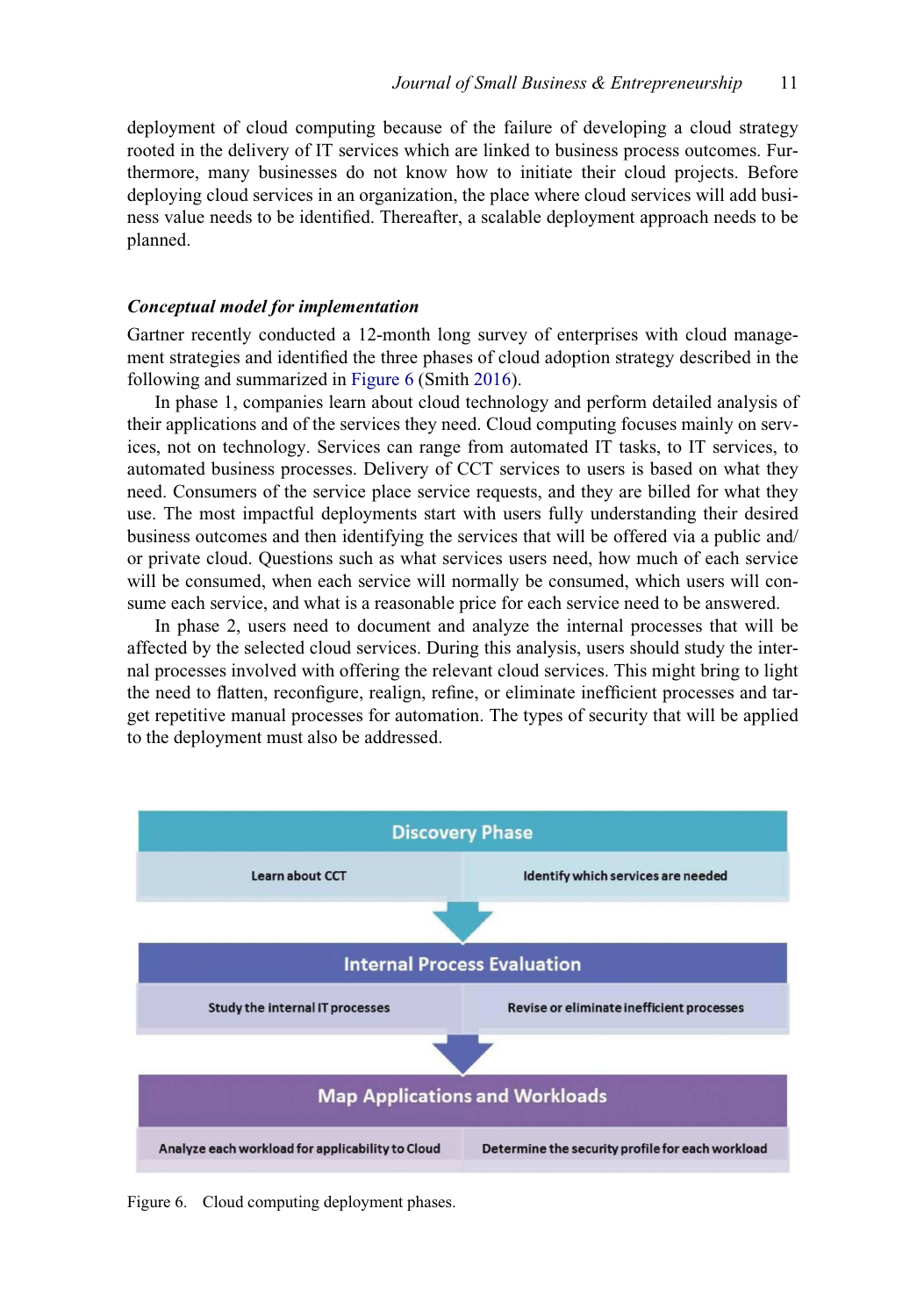In phase 3, users should map applications and workloads to associated cloud services. Each workload should be reviewed based on its applicability to cloud computing and its location environment. Next, a detailed review of the overall architecture of the workloads that make up an application is necessary. Finally, users need to determine the security profile of each workload – for example, can it reside off-premises and does it need to be encrypted? After users analyze the workload, decisions need to be made regarding what cloud computing deployment model is best for the organization's applications and workloads. Should the workload run in a public cloud, an on-premises private cloud, or both? [Figure 6](#page-11-0) shows a summary of deployment phases.

#### Key factors to consider

Cloud computing deployments in small businesses must keep a number of factors in mind. These include consultation with management, business process planning, and cost. Consultation with management is crucial because small businesses are often highly dependent on a single individual or small group of individuals who make all strategic decisions (Feltham, Feltham, and Barnett [2005\)](#page-23-5). Failure to consult with management would run the risk of completely missing the business goals of the organization. Business process planning is important because the organization likely has processes and information resident in various parts of the firm.

Failure to do business process planning would run the risk of omitting key elements of business operations from the new cloud infrastructure. Cost is important because many small businesses are cash-strapped. Failure to consider the costs of a cloud computing adoption could result in serious financial difficulties for the firm.

The following section further discusses key adaptation factors:

- (1) Consultation with management as mentioned above, consultation with management is crucial for cloud deployment success in small businesses because of the decision-making power which most small business owners have over their firms. Such leaders have many key details about the operations of their companies (including their cloud-relevant IT processes) in their heads, and it is crucial to get these details out of their heads and into external documentation. They also exercise key decision-making authority over any move toward a cloud configuration.
- (2) Business process planning in addition to consultation with management, business process planning is critical for cloud implementation in a small business setting. Perhaps even more so than larger firms, small businesses often have no formal documentation of their business processes and how these processes impact their IT practices. In order to properly identify business issues and their implications for a cloud implementation, small businesses need to complete a thorough inventory of their business practices and processes. The tasks of individual workers and the flows of information through the enterprise need to be properly reflected in the new cloud infrastructure.
- (3) Cost finally, cost is an important factor to consider for cloud implementations in a small business setting. Small businesses are often cash-strapped, so the potential cost of a cloud implementation can be daunting for many of them. Careful consideration of the cost of individual elements of the cloud implementation can prove valuable for small businesses looking to implement cloud infrastructure as economically as possible. Consideration of the scope of the project can help contain overall costs so that they do not spiral out of control.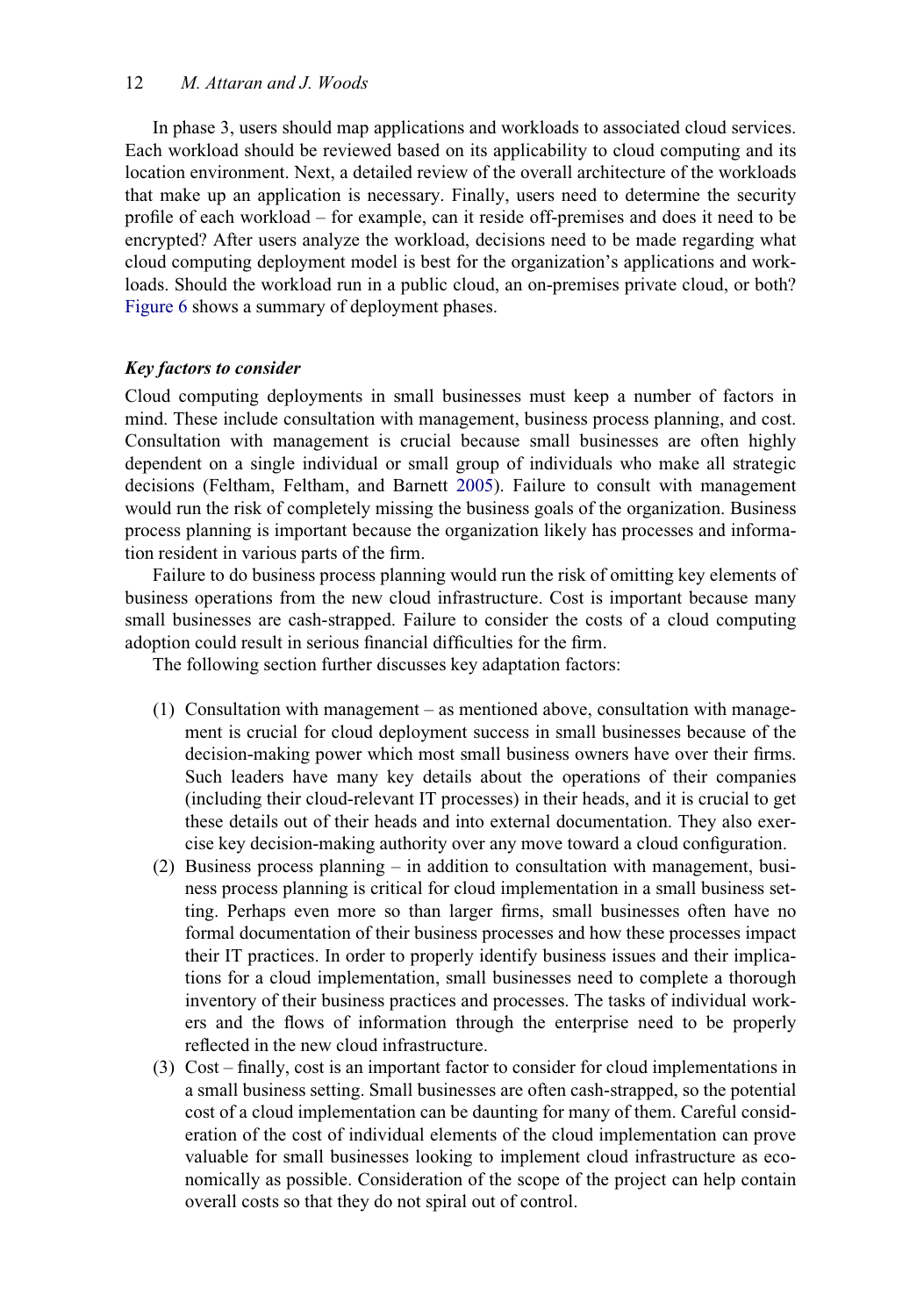#### **Improving Reliability**

- <span id="page-13-0"></span>• Percentage of monitored applications
- Percentage of Apps met Service Level Agreement

**Accelerated Agility** 

- Average time to deploy an application
- Average delivery time of new products or services

**Increasing Compliance** 

- Percentage of Non-Encrypted Traffic
- Percentage of Managed Nodes

## Measuring the business impact of the cloud

IT spending on cloud technology is booming. According to International Data Corporation (IDC) forecasts, one out of every three dollars spent on IT infrastructure is spent on cloud technology. The same survey predicts that spending on the public cloud will reach 160 billion in 2018 and top \$277 billion by 2021 (IDC [2018](#page-24-18)). With ever increasing cloud spending, organizational leaders will need more spending accountability. The biggest cloud challenge for many small businesses may be 'measuring return on investment (ROI).' It is easy for organizations to focus on technology implementation projects, but much more difficult to understand operational benchmarks and track financial metrics. What metrics can small businesses use to measure performance? Some companies are using a methodology known as Value Engineering to produce value metrics. Other companies are using financial metrics to measure cloud technology's ROI.

In an article published in 2013, Chau recommends four performance metrics that companies should consider when adopting a cloud strategy. The first two are considered important metrics for showing ROI. These two metrics prove that the cloud can maintain and improve performance benchmarks (Chau [2013](#page-23-6)).

[Figure 7](#page-13-0) summarizes these performance metrics and recommended measurements that can help establish benchmarks after a transition to the cloud.

# Common uses of CCT in small businesses

#### Common uses

CCT in small businesses has several common uses (Martinez [2018;](#page-24-19) Aland [2017](#page-23-7); Bailey [2017\)](#page-23-8). These include data storage, shared applications, and remote user cooperation. Each of these uses has the potential for making a critical positive impact on small business operations.

(1) Data storage – one common use of CCT in small businesses is data storage. Given the challenges of sharing files across multiple individual machines, cloud usage offers the advantage of providing access to files for all users regardless of

Figure 7. Performance metrics and recommended measurements.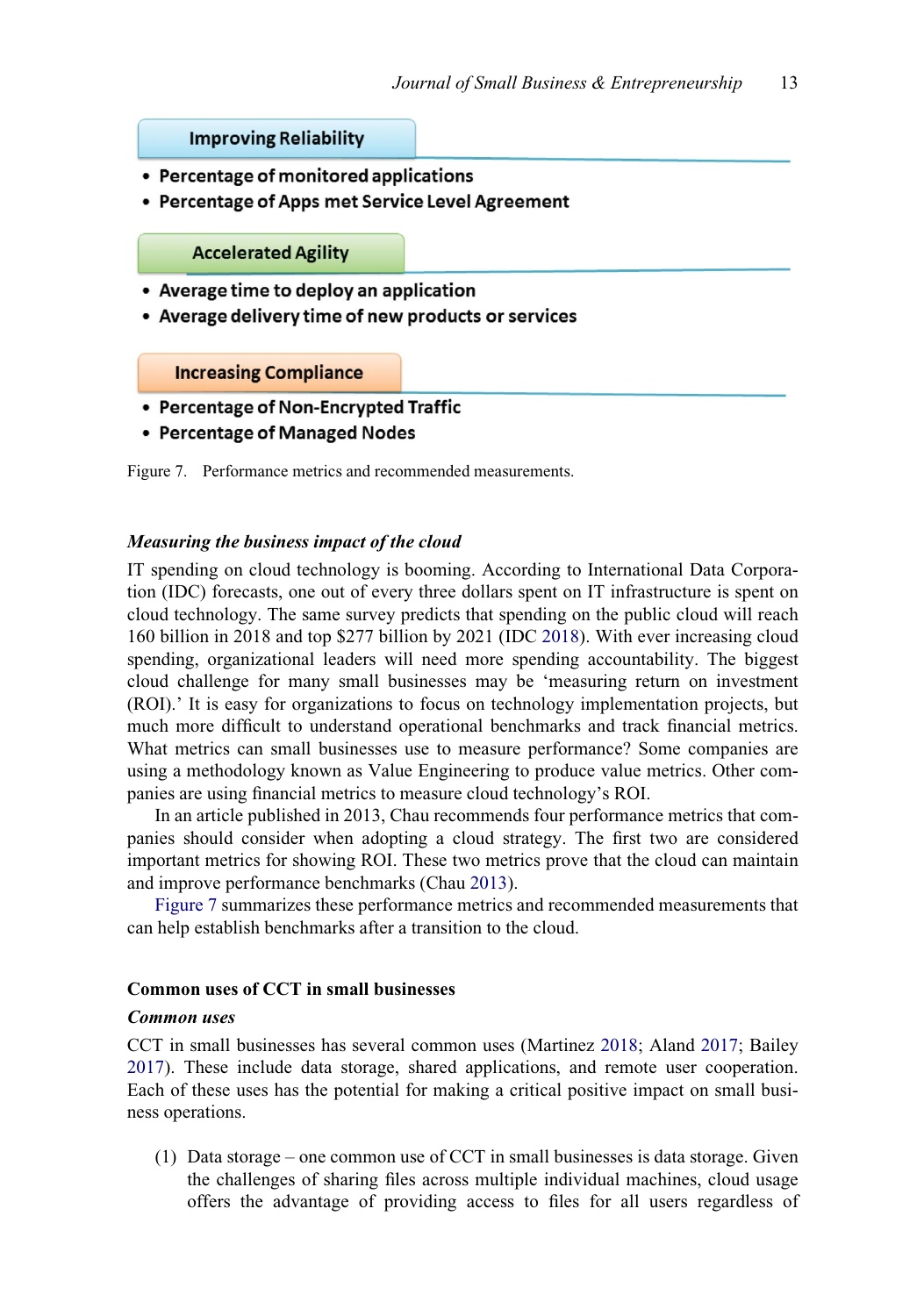# 14 M. Attaran and J. Woods

location. It also provides secure, centralized backup and protection of all company files. Small businesses can engage in much more flexible, potentially more secure operations when utilizing cloud technology.

- (2) Shared applications another common use of CCT in small businesses is shared applications. Applications can be utilized to maximum efficiency by centralizing them, rather than having them located piecemeal throughout the organization. Expenses for applications can be considerably reduced by only utilizing apps when needed, rather than paying for full ownership of the application. This is important for small businesses, which are often under-financed and looking to save money wherever possible.
- (3) Remote user collaboration a third common use of CCT in small businesses is remote user cooperation. Part time or remotely-based workers can easily cooperate with those in the main office without the need for costly remote infrastructure. Workers within the same location can also easily cooperate without the need for conference room space or for sending files back-and-forth. In general, CCT brings together workers in a virtual work environment ideal for the achievement of team goals.

# Cloud-based tools used by small businesses

Cloud-based services have also made possible a wide array of time-saving tools and applications for small businesses that make performing business tasks a lot easier for them. For example, tasks such as sending invoices, managing sales tax payments, marketing, and sales are faster and more efficient using cloud services. Top business applications currently offered in CCT use (Martinez [2018](#page-24-19); Aland [2017](#page-23-7); Bailey [2017\)](#page-23-8)

- Office tools/productivity
- Collaboration and communication solutions
- Web/E-Commerce, email
- Marketing and CRM
- Financial and accounting (record keeping)
- Help desk and IT support and security
- Sales automation software
- Operations and HR services
- Project and product management
- Backup and recovery

# Applications of CCT in small business

Cloud deployments can vary depending on the type of small business in question. Three good examples of this are service firms, manufacturing firms, and retail firms. Each is examined in turn in the following:

(1) Cloud deployments in small services firms – small service firms are particularly impacted by the capacity of cloud technology to enable cooperation among workers. Service firms offer as their main product the productive efforts of staff members. Enabling these staff members to cooperate without regard to physical location unlocks the potential of better service delivery to customers.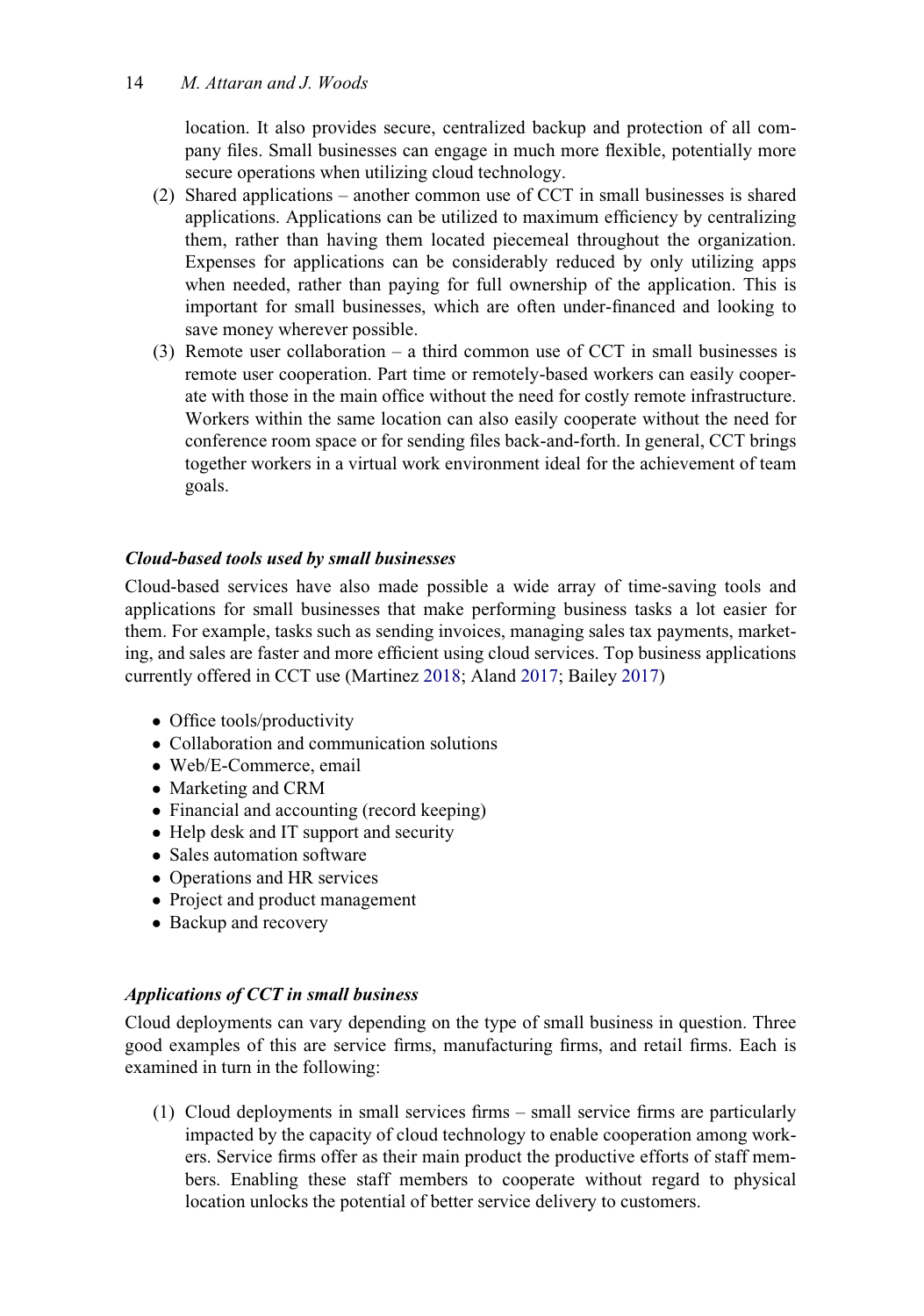- (2) Cloud deployments in small manufacturing firms small manufacturing firms are particularly impacted by the capacity of cloud technology to share application usage. The ability to share application usage can significantly streamline manufacturing processes. This leads to superior product quality.
- (3) Cloud deployments in small retail firms small retail firms benefit in particular from the data storage capacity of cloud technology. Retail operations maintain relatively extensive records of inventory and customer information. The ability to store all these records in a safe, central cloud location is a major benefit for these firms.

## Small business success in the cloud

## Different cloud generations

A 2014 study conducted by the Intuit focused on how cloud computing is transforming small businesses. The study argued that CCT, like any new technologies, tends to go through three broad generations as shown in [Figure 8](#page-15-0). The first generation of cloud occurred after a technology was first commercialized and brought efficiency gains for early adopters. CCT democratized IT implications for early adopters by providing resources that were limited to major enterprises. The replacement of on-site solutions with the cloud computing model delivered immediate benefits to users. Examples of a first generation cloud products are Microsoft, Google, and Amazon's Web Services, which are still heavily marketed as a way to reduce IT costs (no server to maintain, no IT infrastructure to set up) and increase the speed and ease of deployment (Small Business Labs [2014\)](#page-24-20). The study argued that CCT is rapidly moving to an entirely new phase (second generation) since the technology is driving a comprehensive transformation of digital assets in organizations. In this phase, the technology is destined to prove far more transformative and disruptive than the initial phase of cloud deployment. IT decision-makers begin to view the emerging cloud technology as a proxy for the transformation of IT itself. During

<span id="page-15-0"></span>

Figure 8. Three generations of CCT.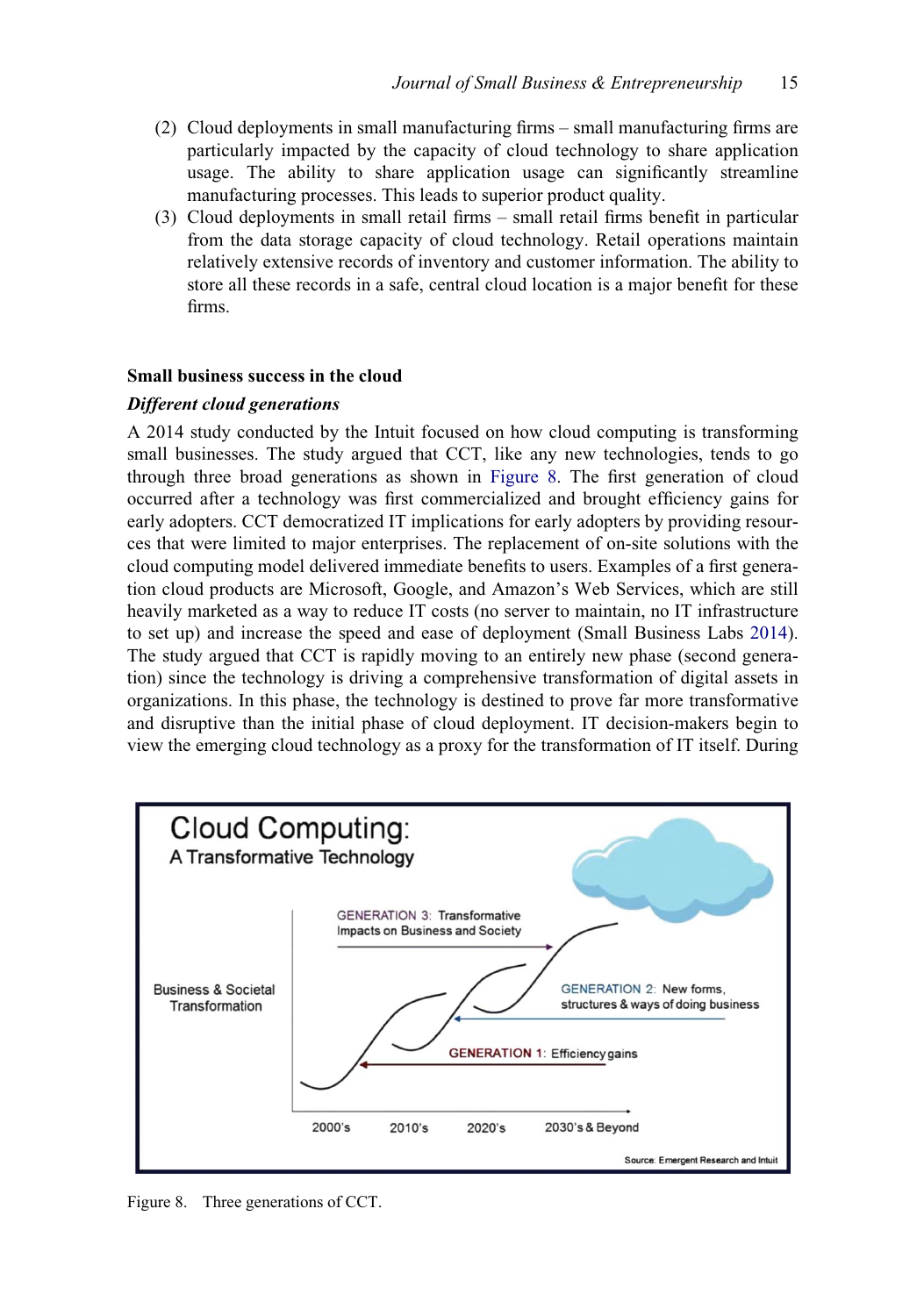the second generation, people and businesses have adapted to the new technology, created new ways of doing business as well as new business forms and structures. CCT has also revolutionized the software paradigm where cloud resources and software are offered as a service. Small businesses have increasingly adapted to the cloud by taking advantage of software services that can be seamlessly integrated into back-office and front-office operations. In the next section, we have listed several cloud services for small businesses, covering software tools from communications, and finance to CRM and marketing.

#### Popular cloud tools and services available to small businesses

Building an IT platform can be complex and expensive for many small businesses. In recent years, software companies have taken this into account and have developed tools that are specifically designed for small business. There has been a huge growth in low cost and free cloud based technology for social interaction, publishing, collaborating, editing, content creation, computing, etc. These platforms are cloud-based, simple, and could get small business started with minimum efforts.

Several companies are providing cloud services for small businesses including Microsoft (Microsoft Azure), Google (Google Cloud), and Amazon (Amazon Web Services). Many small businesses are using Microsoft products including Office 365, office Web Apps and Business productivity online suite for many more years. Similarly, many small businesses are using Google Apps (email, calendar, and documents) for communication and collaboration. Amazon cloud is being used for creation of flexible IT infrastructure in these institutions.

The following section lists tools that provide reduced costs and increased efficiencies for small businesses. They might not be the best in their respective classes, but they are best suited for the small markets (Martinez [2018;](#page-24-19) Aland [2017](#page-23-7); Bailey [2017;](#page-23-8) Wood [2017;](#page-25-5) Schenker [2016](#page-24-21); Evans [2015](#page-23-9); Nazar [2013\)](#page-24-22).

- (1) Collaborations and communications software services in this category make teamwork easy, more fun, and inexpensive. They are easy to set up and provide collaboration tools such as shared desktops, white boarding, and in-app private chat. One can easily create chat rooms for employees, create email templates that help send emails quickly, and run and manage robust and easily automated email campaigns. Email marketing tools can be used for sending promotions, announcements of new features or services, and discounted coupons to customers. [Table 1](#page-17-0) provides a list of some of the cloud services available for communications and collaborations.
- (2) Social media marketing and commerce tools Google Analytics is one of the most popular social media analytics tools available. It provides easy tracking and report for website traffic. One can sift and sort website visitors with dozens of dimensions. Sprout Social is another social media analytics tool that provides a clean design-making sorting and discovering data easy. AdWords is Google's pay-per-click (PPC) advertising system and is one of the most measurable and flexible of online advertising. It is transparent, providing tons of metrics that allow any small business to see what online advertising works and what does not. Shopify E-Commerce is an online shopping cart that can be used for web-based storefront. The platform provides many templates and tools to make online business easier to oversee. It is easy to use and requires little technical expertise to set up. Finally, *Microsoft Power BI* is a free Business Intelligence tool that lets one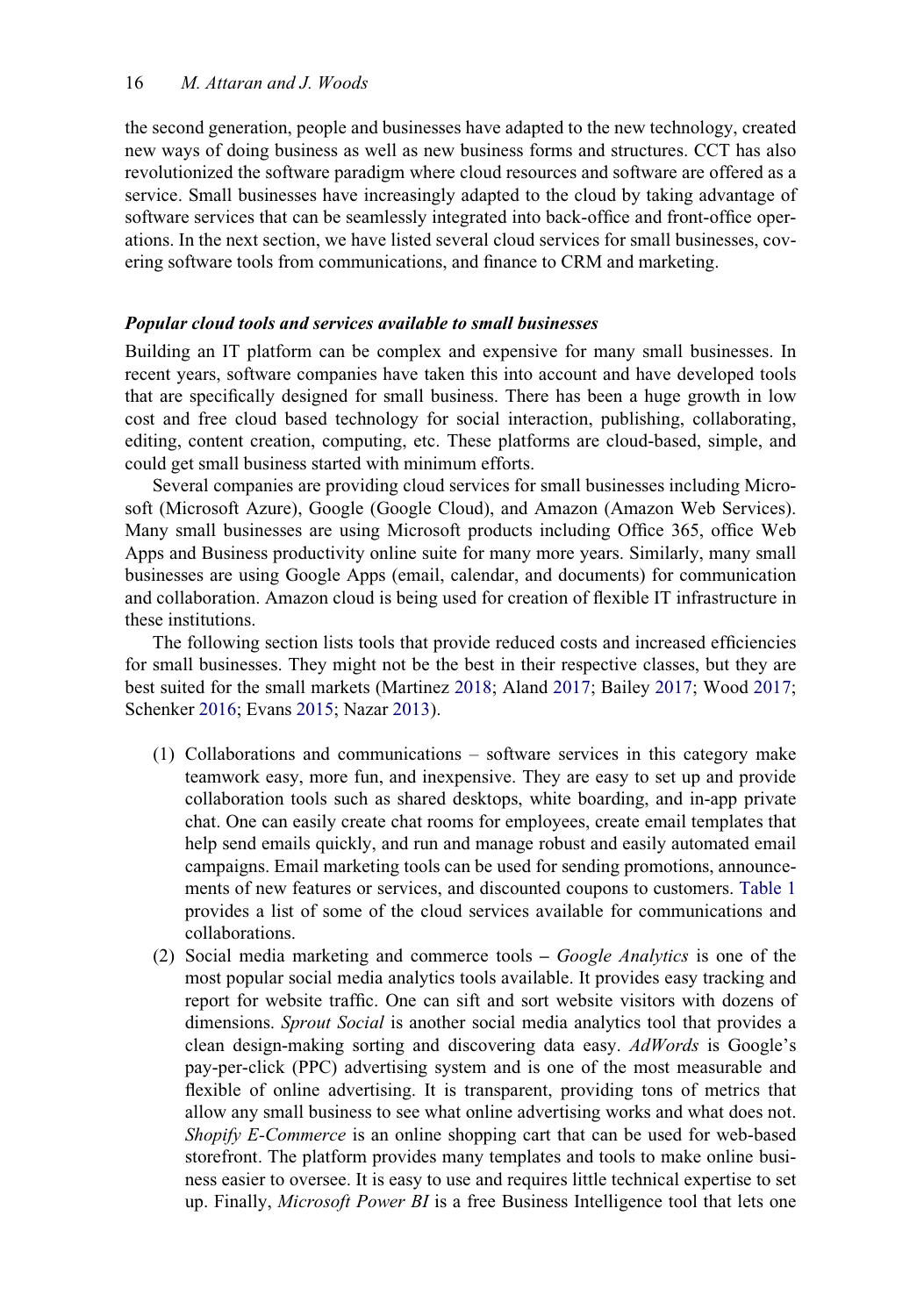| Software tools                        | Service providers                                              | Solutions                                                                                                                                                                                                                                                                      |
|---------------------------------------|----------------------------------------------------------------|--------------------------------------------------------------------------------------------------------------------------------------------------------------------------------------------------------------------------------------------------------------------------------|
| Teamwork                              | $\bullet$ Asana                                                | Make teamwork easy and fun-free version supports<br>up to 15 members.                                                                                                                                                                                                          |
| Voice Over IP (VOIP)                  |                                                                | • Citrix Grasshoper Provides access to basic phone systems such as call<br>routing, faxing, and voicemail.                                                                                                                                                                     |
| Video conferencing/<br>online meeting | $\bullet$ ClickMeeting<br>• Microsoft Teams<br>$\bullet$ Skype | • Provides inexpensive collaboration tools such as<br>shared desktops, white boarding, and in-app<br>private chat.<br>• Skype allows professionals to collaborate through<br>screen sharing, instant messages, video<br>conferencing, audio conferencing, and file<br>sharing. |
| Chat-based<br>communication           | $\bullet$ Slack                                                | Allows users create chat rooms, private chats with<br>small groups, and one-on-one private chats.                                                                                                                                                                              |
| Email marketing                       | $\bullet$ MailChimp                                            | It provides a rich, free plan and many email<br>templates that help you send emails quickly.                                                                                                                                                                                   |
| Campaigner email<br>marketing         | $\bullet$ Campaigner                                           | Enables you to run robust and easily automated email<br>campaigns.                                                                                                                                                                                                             |
| Managing social<br>campaign           | $\bullet$ Hootsuite                                            | Enables you to manage your social campaigns. It<br>offers tools for listening, publishing, and third-<br>party integration.                                                                                                                                                    |
| Surveys and campaign<br>monitoring    | • SurveyGizmo<br>$\bullet$ GetFeedback                         | • Helps one build, style, test, share surveys, and<br>examine the results.<br>• Help solicits feedback from people who are using<br>mobile devices.                                                                                                                            |

<span id="page-17-0"></span>Table 1. Cloud services available for communications and collaborations.

drag, drop, customize, and analyze data, up to 1 GB. There is a monthly charge if you decide to increase your data tenfold.

(3) Managing business projects – small businesses can use numerous cloud-based applications and services available for managing business projects, such as human resources, accounting, invoicing, and even document storage and sharing, and online backups, at affordable cost. [Table 2](#page-19-0) highlights some of these SaaSbased services for small businesses.

#### Case example of success

In this section, we discuss case example of a small business that has successfully migrated to cloud-based infrastructure and have been using various cloud services throughout its company for many years.

Interactive Educational Services, Inc. (IES) was founded in 1994, in Bakersfield California, to provide expertise in developing and managing online educational activities, certificate programs, and professional designation programs (IES Web Site [2018](#page-24-23)).

In 2002, the company changed its direction and started offering a full range of web development packages and e-Business solutions to private and nonprofit organizations all around the USA. IES is developing new tools, teaming with Web specialists, and forming new alliances that keep it at the forefront of the web technologies movement (IES Web Site [2018](#page-24-23)). One of company's platforms called 'Cyberschool' is being used by more than 1000 schools nationwide. It is a great platform for improving communications throughout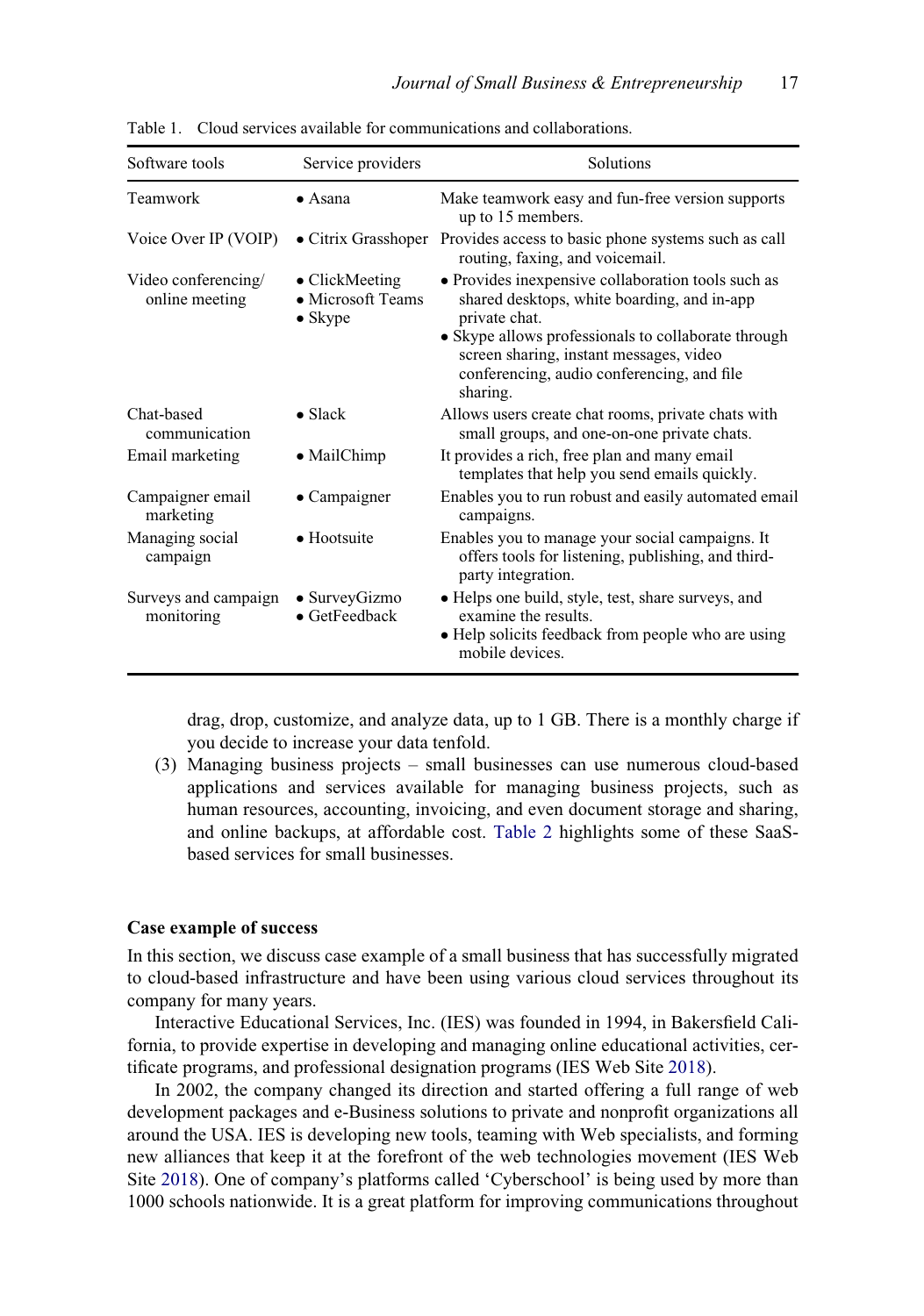the school district and reaching the community at large. With more than 2000 customers in 48 states, IES is the biggest web and Mobile App development company between San Francisco and Los Angeles. IES efforts have been recognized in Forbes and Entrepreneur magazines. In 2008, the company was the Recipient of Goldline Research awards for 'The Most Dependable Web Designers' in California (Goldline Research [2008](#page-23-10)) and in 2009 and 2010, IES was the recipient of the 'Leading Web Provider' of the Western United States (Goldline Research [2009](#page-23-11), [2010](#page-23-12)).

IES has helped many companies increase productivity, reduce costs, and improve customer loyalty by optimizing their web presence. At the same time, the company has combined effects of emerging Internet technologies, increased computing power, and fast, pervasive digital communication to spawn new ways to manage talent and assets as well as new thinking about organizational structure. As the technology landscape has continued to evolve, IES made CCT at the core of its technology upgrade. During a February 2018 site visit, Mike Diaz, IES project manager mentioned that since 2002, the company has been using a series of Web-based cloud services for e-mail marketing, video conferencing, CRM, financial analysis, creating documents and spreadsheets, bypassing capital investment in servers and software licenses.

Since the introduction of CCT, operating costs have reduced and efficiencies have increased. IES has experienced a noticeable increase in office productivity. For example, between 2014 and 2017:

- The time that it takes to design and develop a custom web site decreased by 30%.
- The cost of IT support and customer service decreased by 40%.
- The office productivity increased by 35% as measured by fewer number of employees.

SaaS enabled IES to access many services at a low cost. More specifically, the company is using the power of CCT in the following ways:

#### Communications and collaborations

- Voice Over IP (VoIP) IES is using *Asterisk* to gain access to basic phone systems features such as voicemail, call routing, faxing, call recording, and dial-in conferencing for its 15 employees.
- $\bullet$  Video conferencing and meeting management IES is using *Zoom* for video conferencing and Go-to-Meeting for meeting its customers online for demonstration of its platforms or for providing customer support. Features such as shared desktops, white boarding tools, and in-app private chat enhance communication with customer.
- Email marketing IES is using email marketing service provided by Send Blaster effectively for sending promotions, announcements of new features or services, and discounted coupons to its customer. IES takes advantage of email analytics feature provided by the module to find out whether its messages and/or promotions are effective or are falling flat.
- $\bullet$  In-house and online chat with customers Rocket. Chat provides IES employees with an easy-to-use and a powerful communication platform. This chat-based communication tool is designed for teams of all sizes to communicate with one another through the workday. IES employees create chat rooms, private chats with small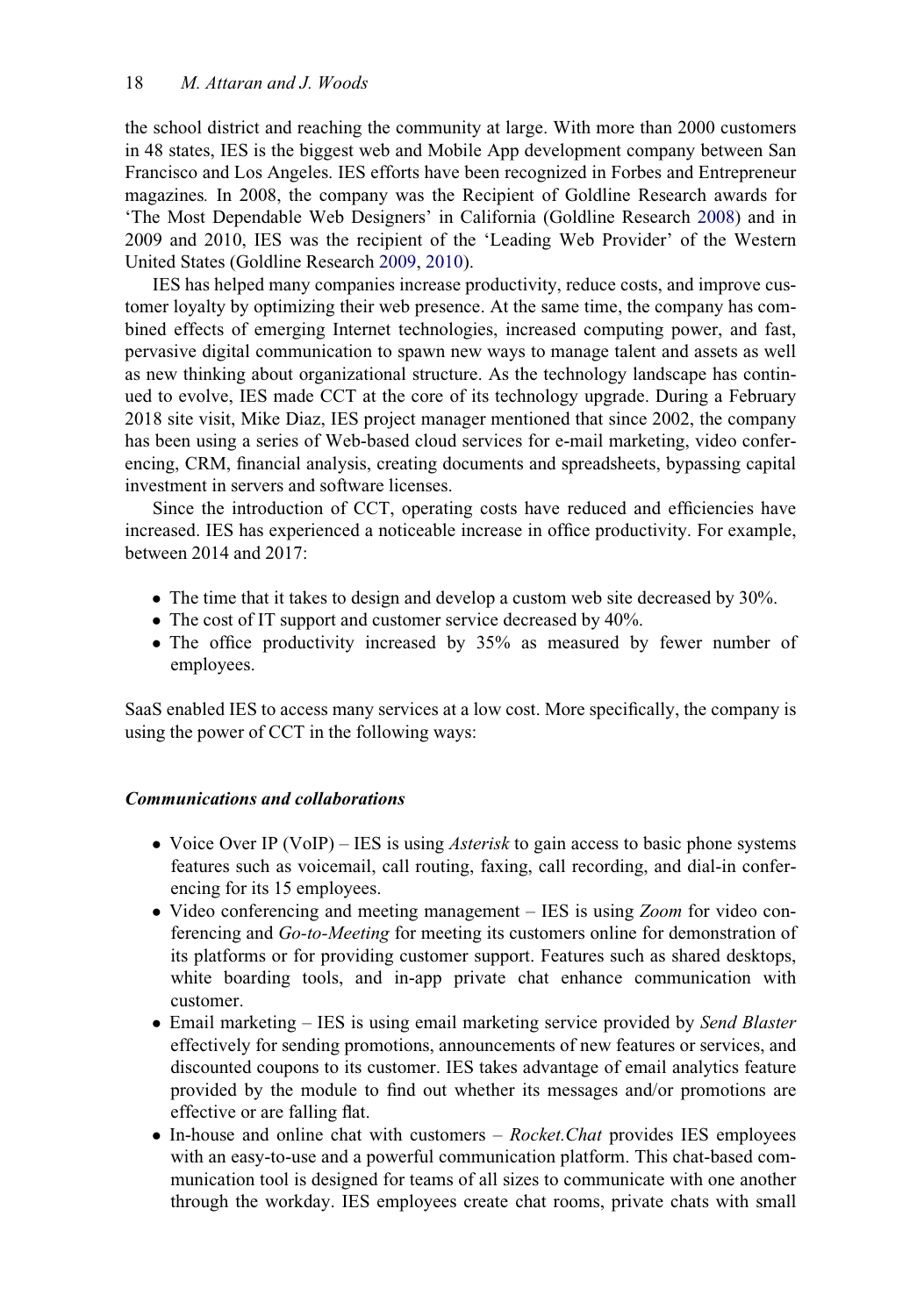| Software tools                               | Service providers                                                                      | Solutions                                                                                                                                                                                                                                                                                                                                           |
|----------------------------------------------|----------------------------------------------------------------------------------------|-----------------------------------------------------------------------------------------------------------------------------------------------------------------------------------------------------------------------------------------------------------------------------------------------------------------------------------------------------|
| Human resources (HR)                         | $\bullet$ Zenefits Z2<br>$\bullet$ InteliUs                                            | • This HR and Management System<br>software offers benefits<br>administration. It can integrate with<br>most of the industry's popular<br>payroll tools.<br>· Run a background check on<br>prospective employees, browse<br>criminal records and other<br>information.                                                                              |
| Contract management                          | $\bullet$ Agiloft                                                                      | Offers unlimited customization to<br>handle contract management. It<br>offers an easy way to automate and<br>simplify how to create, manage, and<br>store contracts.                                                                                                                                                                                |
| Accounting                                   | • Intuit QuickBooks Online Plus<br>• Xpenditure Small Business<br>$\bullet$ FreshBooks | • Provides in expensive accounting<br>package with a comprehensive set of<br>features for small businesses. It<br>features flexible contract records,<br>transaction forms, and report<br>templates.<br>· Helps with expense tracking.<br>· Provides on-the-go invoicing, PayPal<br>and credit card processing of<br>invoices, and expense logging. |
| Payroll                                      | • SurePayroll<br>· Intuit QuickBooks                                                   | Allows users create and manage<br>employee payment records.                                                                                                                                                                                                                                                                                         |
| Email marketing                              | • MailChimp                                                                            | It provides a rich, free plan and many<br>email templates that help you send<br>emails quickly.                                                                                                                                                                                                                                                     |
| Document<br>management                       | • Ascensio System OnlyOffice                                                           | Provides you with business document<br>management, file sharing, online<br>editing, project management, and<br>calendar integration.                                                                                                                                                                                                                |
| Backup storage                               | $\bullet$ IDrive                                                                       | Provides 1 TB of online backup<br>storage. The tool features an easy<br>setup, unlimited access, continuous<br>backup, disk image backup, folder<br>syncing, and more.                                                                                                                                                                              |
| Customer relationship<br>management<br>(CRM) | • NutShell CRM                                                                         | Specially designed for small<br>businesses, the software automates<br>sales processes, simplifies contact<br>management, and provides reports<br>and analytics.                                                                                                                                                                                     |
| Web hosting                                  | • Site Ground<br>• DreamHost                                                           | · Provides limited storage and data<br>transfer and backups. This web<br>hosting tool is very easy to install<br>and manage.<br>· Offers unlimited disk storage space,<br>domains, emails, and monthly data<br>transfers.<br>(continued)                                                                                                            |

<span id="page-19-0"></span>Table 2. Cloud services available for managing various business activities.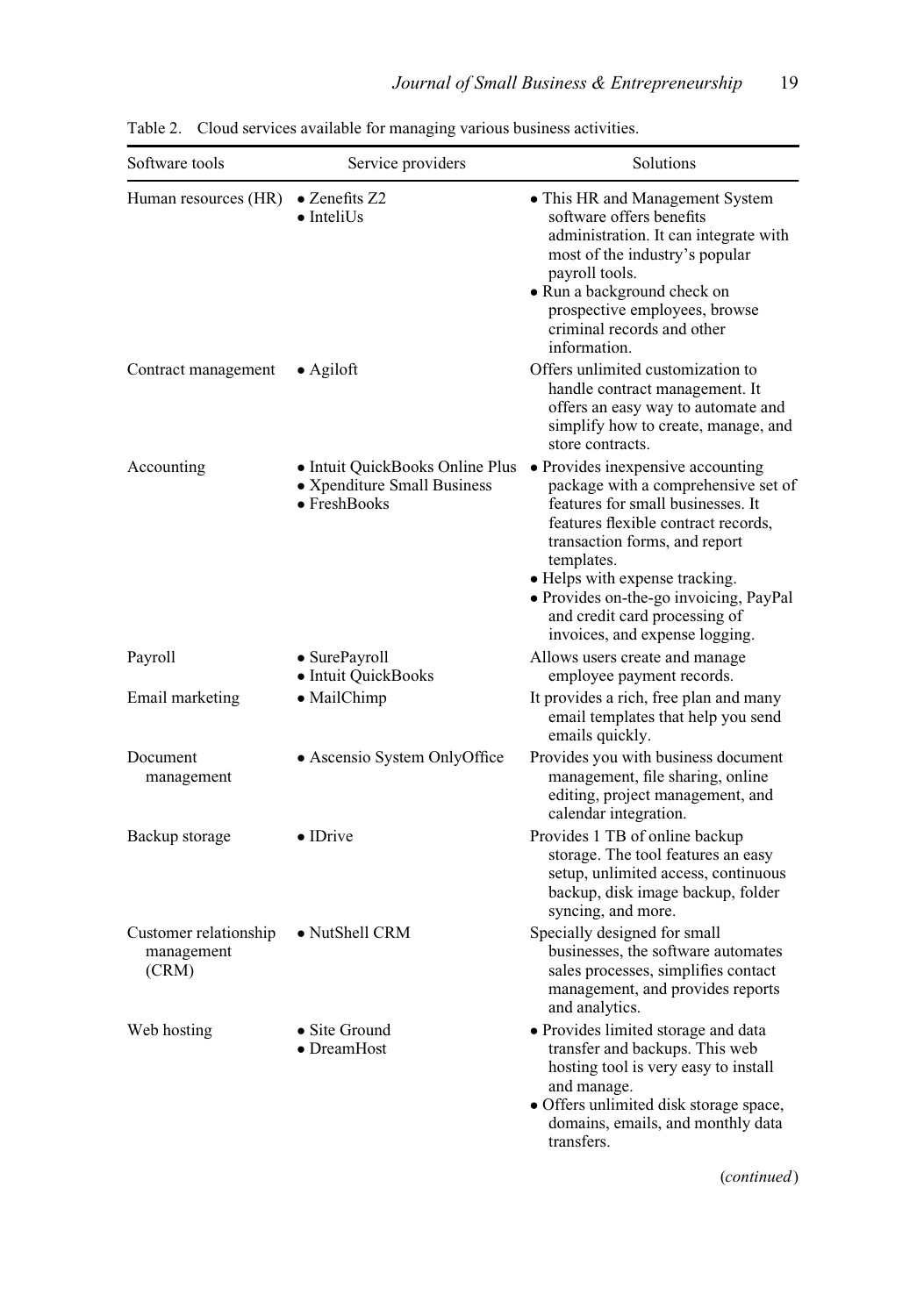| Software tools            | Service providers                       | Solutions                                                                                                                                                                               |
|---------------------------|-----------------------------------------|-----------------------------------------------------------------------------------------------------------------------------------------------------------------------------------------|
| Employee time<br>tracking | $\bullet$ TSheets<br>$\bullet$ Chrometa | These two-time tracking solutions<br>provide deep customization options,<br>user friendly navigation, and passive<br>time tracking option.                                              |
| Helpdesk                  | $\bullet$ Happy Fox<br>• Vivantio Pro   | • Provides a combination of automation<br>and self-service tools that reduce<br>help desk's ticket workload.<br>• Allows IT managers to create custom<br>forms and track task progress. |

Table 2. (Continued )

groups, and share files. The online feature enables IES to communicate with prospects while they are browsing the company's web site.

 Help-desk and customer service ticketing – IES staff provides phone, email, and/or help desk support on an ongoing basis. Technical support technicians are available to work with clients to resolve any and all issues that may be experienced. In order to streamline support requests and better serve its customers, IES utilizes OS Ticket, a support ticket platform. It features a combination of automation and self-service tools that reduce ticket workload in order to provide fast customer service. Every support request is assigned a unique ticket number which can be used to track the progress and responses of customers online. For each reference, the platform provides complete archives and history of all customers' support requests.

#### Security and network monitoring

According to Robert Mann, the company IT director, IES provides web hosting services, with solid security and data protection, to all of its more than 2000 clients. In addition, IES uses private cloud infrastructure. All servers are located in a building off premises and are managed by the CenturyLink, a secure management service. Private clouds provide greater control over the cloud infrastructure and are ideal for IES customers. IES servers are run on a secure, high-end redundant computer network. The hosting service offers a secure state-of-the-art data center with 24-hour, year-round monitoring system to ensure maximum uptime and system protection along with daily backups, redundant Internet connections and on-site generators with battery backups. IES also employs the following cloud software services for the security and maintenance of its CCT:

- Network monitoring Site 24  $\times$  7
- AntiVirus  $K$ aspersky and Malware Bites
- Server backup Storage Craft and Home Written Scrips, for providing automatic backups and delivering excellent security.

#### Mobile communications and social media marketing

• Mobile communications – Mobile communications are essential when it comes to engaging K-12 digital parents and keeping them informed about school events and activities while they are at work or on the road. A branded mobile app can deliver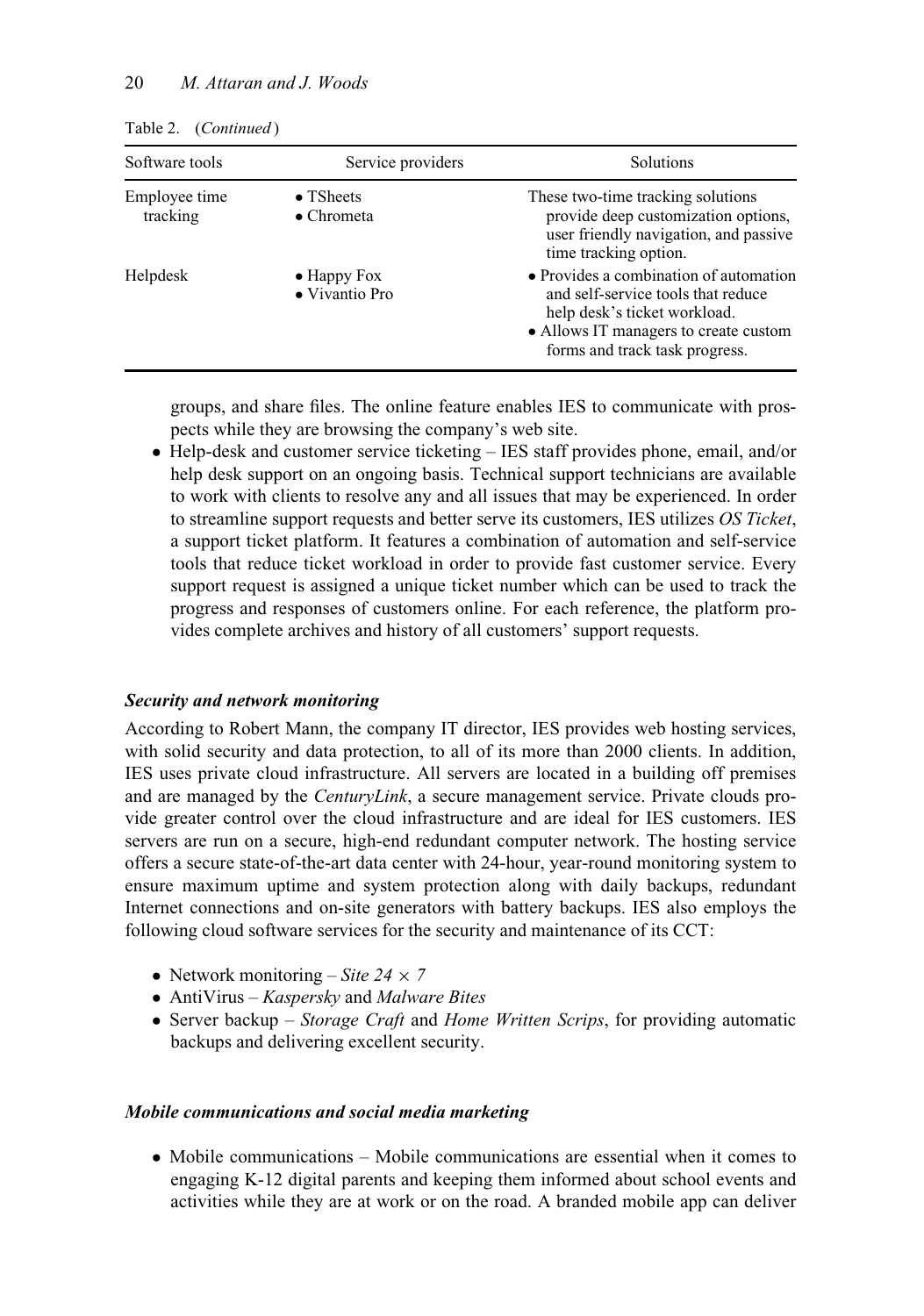the most often requested school information and news updates. IES develop Mobile App for its k-12 Cyberschool clients. The company uses two frameworks, *Ionic* and CF Wheels, for developing hybrid Apps. Both frameworks offer a nice selection of templates and fields to help guide IES through the creation process.

- $\bullet$  Web analytics IES is using *Google Analytics*, one of the most widely used web analytics service on the Internet. Using this free software analytics, IES' clients can track and report website traffic for their web sites. The analytics give clients insights into how users find and use their websites. They can sift and sort their visitors with dozens of dimensions. They can also track ROI for their online marketing.
- Social media marketing IES is using a healthy balance of social media marketing channels, including organic search, email marketing, events, social media, and other lead sources. Moreover, IES is using  $AdWords - Google's$ PPC advertising system for its own web site because AdWords delivers measurable ROI. Compared to traditional marketing channels such as TV and magazine advertising, online marketing is highly measureable, and AdWords is one of the most measurable and flexible of online channels. It is transparent, providing a multitude of metrics that allow you to see what works and what does not.

# Financial tools and employee time tracking

IES uses a host of online software for handling of its financial needs. For example, IES uses Approveme to handle its contract management. The software tracks activity and capture signatures in minutes. It enables IES to automate and simplify creation, management, and storage of the contracts sent and signed by clients. For its payroll, IES is using Intuit QuickBooksPayroll that enables the company to create and manage employee payment records. In addition, IES is using an RFID reader for time tracking where employees can Clock in/out using a Key Fob. The Reader integrates with QuickBooks and provides a report for quickly understanding and tracking employees' timesheet. Additionally, IES uses both  $PayPal$  and  $Authorizes.net$  for merchant gateways for processing of customers payments in various forms (credit cards, debit cards, PayPal, and PayPal Credit).

# Web design and social media integration

IES creates engaging, interactive websites using social media features such as blogs, forums, wikis, news and announcements, event calendars, media galleries, RSS syndication, sharing and bookmarking toolbars. These features provide technology solutions to help implement a social media strategy by 'engaging audience' and distributing content across various social platforms. According to Viking Mann, Marketing director at IES, the company uses Adobe Suite, including *Photoshop* for editing and compositing of photos, web, and mobile app designs and *Dreamweaver* for design and development of modern, responsive websites.

Social media platforms such as Facebook, Twitter, LinkedIn, and YouTube are great communication and marketing tools. They allow customers to give instant feedback on products and services. IES uses many social media tools in order to reach a broader audience and expand its online presence. The company selects the right channels to boost its leads, and then drive engagement in its web content through conversation and community.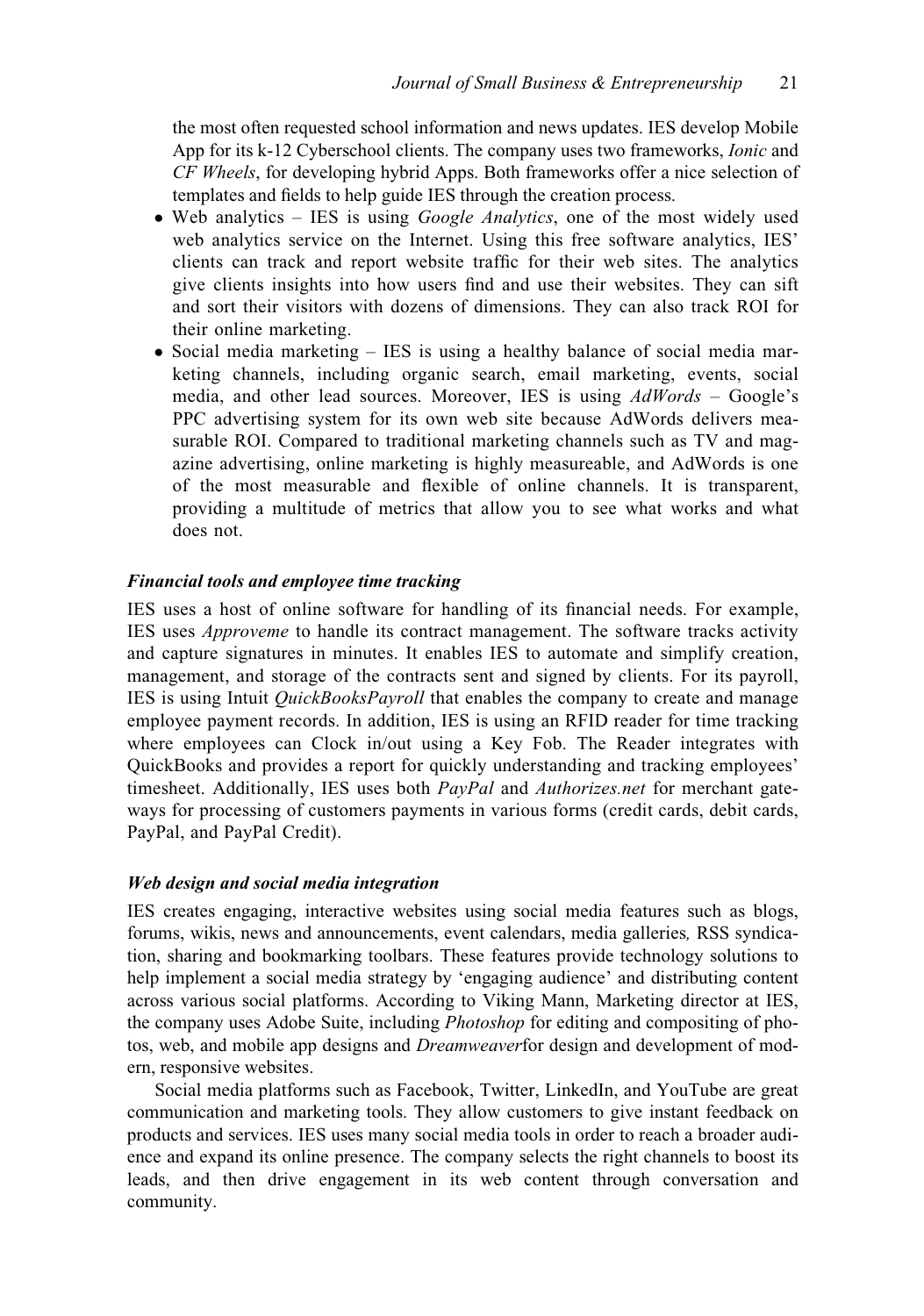#### Summary and conclusion

The digital revolution is helping organizations transform their businesses to better engage and stay connected with customers, suppliers, and employees. The internet and services related to it create an interactive working environment for users. Through the Internet, effective cooperation is possible whenever, wherever, and with whomever. Cloud computing emerges as a quickly evolving technology that ever more companies are willing to adopt in order to improve collaboration. Advantages such as increased IT infrastructure flexibility, computational power, the opportunity to use an existing infrastructure on a pay-per-use basis as well as leverage that infrastructure for big data analytics, better information visibility, and disaster recovery cost effectiveness make cloud technology a viable choice for many companies.

Cloud-hosted servers are providing a significant savings for small businesses. By utilizing PaaS and SaaS structures, small businesses can gain benefits and improve productivity and security. CCT enables IT infrastructure of small businesses to evolve quickly and allows companies to save time and focus on new opportunities. Small businesses now have the ability to access the same types of high quality enterprise IT services utilized by larger organizations at a cost and scale that is affordable for businesses of smaller size. CCT enables small businesses to store the company's most important data in a secure cloud-based system. Not only are cloud-based services cheaper than traditional ways of managing in-house IT for small businesses, they are also safer for data storage and disaster recovery. As discussed in this paper, small businesses can use numerous SaaS-based applications and services available for managing business projects, document storage and sharing, marketing, and accounting at affordable cost. The study also discussed example of a small business that has successfully migrated to cloud-based infrastructure and has been using various SaaS-based applications and services to reduce operating costs and to increase productivity.

This study concluded that cloud computing introduces both challenges and new possibilities to many aspects of Internet architecture, protocols, services, and applications. This technology will affect many people in the organization and has a significant impact on IT investment and costs. Moreover, this paper used the three phases of cloud adoption strategy and proposed a conceptual framework for implementation of CCT in small businesses. Furthermore, this study identified security as one of the main stumbling blocks to wider CCT adoption for small businesses. As discussed in this paper, CCT systems are a major target for cyber attackers. These vulnerabilities show the importance of protecting cloud platforms, infrastructures, hosted applications, and information and create demand for higher-level cloud security management and centralized management of security in cloud environments. Other major concerns of IT managers are compatibility of the cloud with company policies, the IS development environment, and business needs. Implemented properly, cloud technology has real potential to enable accuracy, reliability, service enhancement, and cost reduction for small businesses. The challenge for IT experts today is to understand the role of CCT and develop strategies that exploit its potential. They should complete the prerequisites (the three phases of cloud service adoption strategy) before making the technology decisions necessary for successful, service-centered CCT strategies.

#### Disclosure statement

No potential conflict of interest was reported by the authors.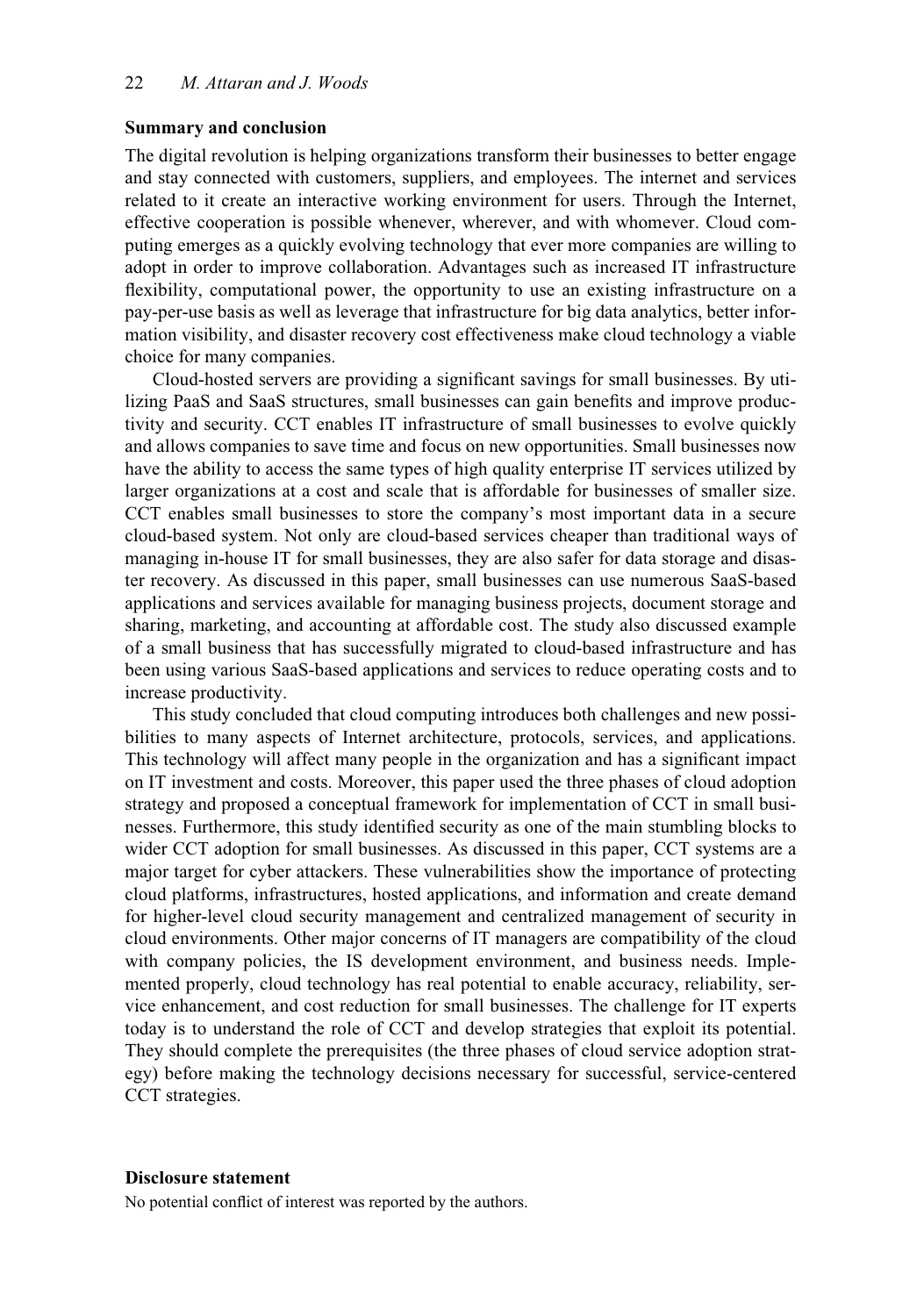#### Notes on Contributors

Mohsen Attaran is the 2004–05 Millie Ablin Outstanding Professor of Management at California State University, Bakersfield. He obtained his Ph.D. in Systems science with specialization in Operations Management and Technological Forecasting from Portland State University. He is the author/co-author of three books, over 100 peer-reviewed research papers, and ten commercial software packages. He is a three-time recipient of the Meritorious Performance and Professional Promise Award for outstanding performance in teaching, research and community services. In 2006 and 2016 he was nominated by CSU-Bakersfield for Wang Family Excellence Award and in 1996 he was honored as recipient of the El Paso Natural Gas Faculty Achievement Award. Professor Attaran has been a consultant for public and private organizations and has conducted numerous in-house workshops and seminars for Fortune 1000 companies He is the founder and president of IES, Inc. a web and Mobile App Development Company with more than 4,000 clients in 48 states. He has founded, launched and managed several businesses in his career in a variety of technological fields including a Telehealth Doctor Visits; a subscription based virtual business, and a non-profit organization with the aim of closing the gender gap in coding.

Jeremy Woods is an international business development scholar, educator, and consultant with over 20 years of experience. He is an author and coach in the areas of small business executive decisionmaking, entrepreneurial project implementation, lead generation, and sales management. Mr. Woods has been a key player in a number of educational, consulting, and business expansion projects in North America, Europe, and Latin America. His research is focused on strategic decisionmaking in family- and privately-owned entrepreneurial businesses. Mr. Woods is an assistant professor at California State University Bakersfield's College of Business and Public Administration.

#### References

- <span id="page-23-7"></span>Aland, M. 2017. "Free Small Business Software: 35 Tools for Simplifying Your Business." FitSmallBusiness, June 2.<https://fitsmallbusiness.com/free-small-business-software/>
- <span id="page-23-0"></span>Attaran, M. 2007. "Collaborative Computing: A New Management Strategy for Increasing Productivity and Building a Better Business." Business Strategy Series 8 (6): 387-393.
- <span id="page-23-8"></span>Bailey, D. 2017. "30 Online Small Business Tools to Use in 2017." January 17. [https://blumint.co/](https://blumint.co/30-online-small-business-tools-use-2017) [30-online-small-business-tools-use-2017](https://blumint.co/30-online-small-business-tools-use-2017).
- <span id="page-23-3"></span>Bask, I. 2015. "Why Cloud Technology is the Smart Move Right From Start Up." Entrepreneur, April 2.<https://www.entrepreneur.com/article/241914>
- <span id="page-23-2"></span>Bertolotti, D., and C. Dai. 2016. "Research Shows Boom Ahead for Cloud Computing." China Daily, November. [http://www.chinadaily.com.cn/business/3rdWuzhenWorldInternetConfer](http://www.chinadaily.com.cn/business/3rdWuzhenWorldInternetConference/2016-11/18/content_27415843.htm) [ence/2016-11/18/content\\_27415843.htm](http://www.chinadaily.com.cn/business/3rdWuzhenWorldInternetConference/2016-11/18/content_27415843.htm)
- <span id="page-23-6"></span>Chau, C. 2013. 7 Performance Metrics for Measuring Cloud ROI within HP Cloud Management. Micro Focus. [https://community.softwaregrp.com/t5/IT-Operations-Management-ITOM/7-per](https://community.softwaregrp.com/t5/IT-Operations-Management-ITOM/7-performance-metrics-for-measuring-cloud-ROI-within-HP-Cloud/ba-p/300699) [formance-metrics-for-measuring-cloud-ROI-within-HP-Cloud/ba-p/300699](https://community.softwaregrp.com/t5/IT-Operations-Management-ITOM/7-performance-metrics-for-measuring-cloud-ROI-within-HP-Cloud/ba-p/300699)
- <span id="page-23-9"></span>Evans, M. K. 2015. "15 Essential Software, Apps and Tools for Small Businesses." Capital Solutions Bankcorp. April 28. [http://capitalsolutionsbancorp.com/15-essential-software-apps](http://capitalsolutionsbancorp.com/15-essential-software-apps-and-tools-for-small-businesses/)[and-tools-for-small-businesses/](http://capitalsolutionsbancorp.com/15-essential-software-apps-and-tools-for-small-businesses/)
- <span id="page-23-5"></span>Feltham, T. S., G. Feltham, and J. J. Barnett. 2005. "The Dependence of Family Businesses on a Single Decision-Maker." Journal of Small Business Management 43 (1): 1-15.
- <span id="page-23-1"></span>Folinas, D., I. Manijas, and D. Graham. 2013. E-Logistics and E-Supply Chain Management. Hershey, PA: IGI Global. ISBN: 9781466639140.
- <span id="page-23-4"></span>Gartner Report. 2017. "Gartner Says Worldwide Public Cloud Services Market to Grow 18 Percent in 2017." February 2.<https://www.gartner.com/newsroom/id/3616417>
- <span id="page-23-10"></span>Goldline Research. 2008. "The Most Dependable Web Designers of California." Entrepreneur, February. 35.
- <span id="page-23-11"></span>Goldline Research. 2009. "2009 Web Designers of the Western United State." Forbes, July 13. 109.
- <span id="page-23-12"></span>Goldline Research. 2010. "2010 Leading Providers of the Western United State." Forbes, August 30. 89.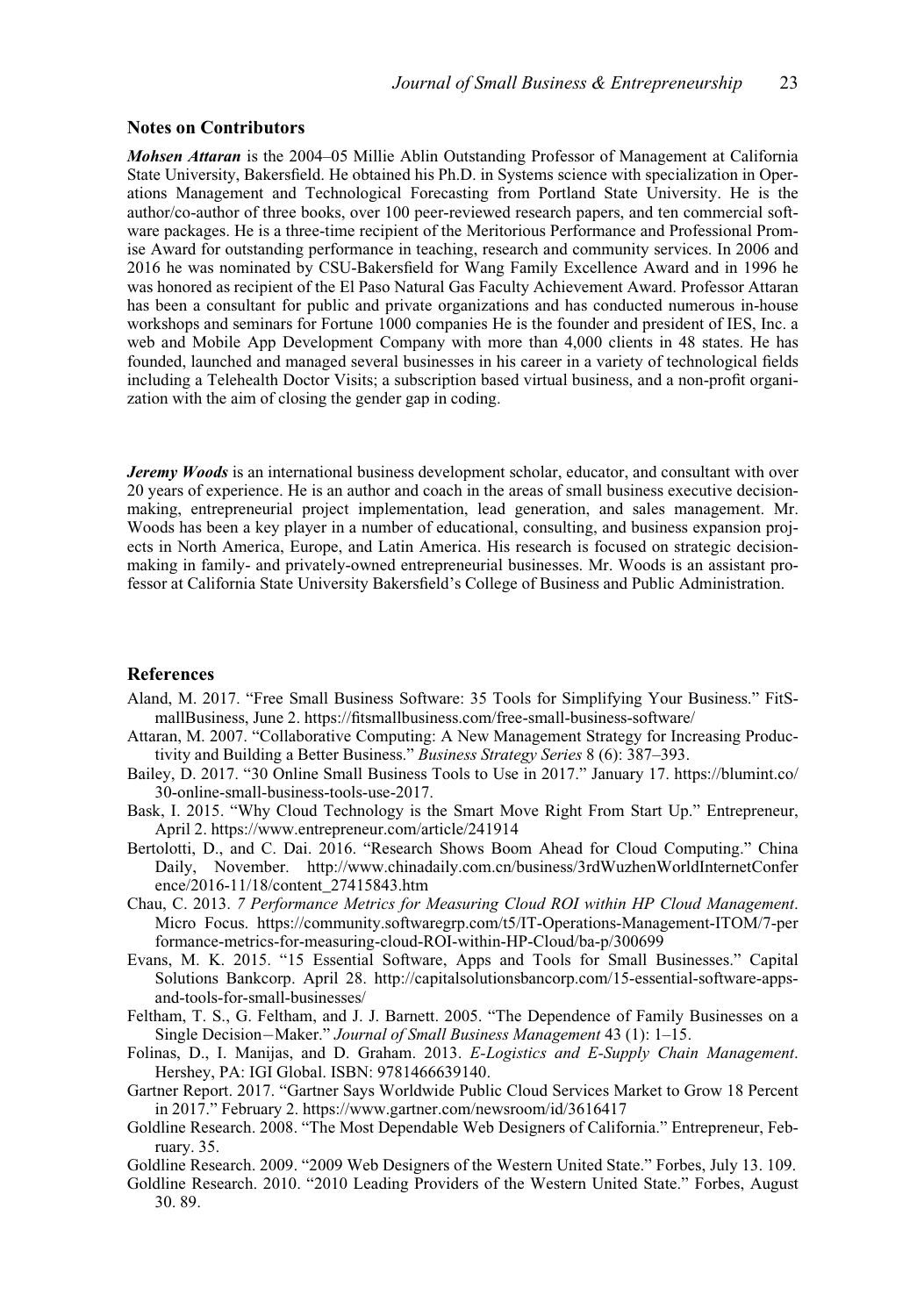- <span id="page-24-16"></span>Gonzalez, N., C. Miers, F. Redígolo, T. Carvalho, M. Simplicio, M. Näslundy, and M. Pourzandiy. 2012. "A Quantitative Analysis of Current Security Concerns and Solutions for Cloud Computing." Journal of Cloud Computing: Advances, Systems and Applications 1: 11.
- <span id="page-24-4"></span>Hackett, S. 2016. "The Transformative Impact of the Cloud." 451 Research. [https://cdn.govexec.](https://cdn.govexec.com/media/451_report.pdf) [com/media/451\\_report.pdf](https://cdn.govexec.com/media/451_report.pdf)
- <span id="page-24-17"></span><span id="page-24-12"></span>Hayes, B. 2008. "Cloud Computing." Communications of the ACM 51 (7): 9-11.
- Hemalatha, S., and Dr. R. Manickachezian. 2014. "Performance of Ring Based Fully Homomorphic Encryption for Securing Data in Cloud Computing." International Journal of Advanced Research in Computer and Communication Engineering. 3 (11): 8496–8500. [http://www.](http://www.ijarcce.com/upload/2014/november/IJARCCE3A%20s%20hema%20Performance%20of%20Ring%20Based%20Fully%20Homomorphic%20Encryption%20for%20securing%20data%20in%20Cloud%20Computing.pdf) [ijarcce.com/upload/2014/november/IJARCCE3A%20s%20hema%20Performance%20of%](http://www.ijarcce.com/upload/2014/november/IJARCCE3A%20s%20hema%20Performance%20of%20Ring%20Based%20Fully%20Homomorphic%20Encryption%20for%20securing%20data%20in%20Cloud%20Computing.pdf) [20Ring%20Based%20Fully%20Homomorphic%20Encryption%20for%20securing%20data%](http://www.ijarcce.com/upload/2014/november/IJARCCE3A%20s%20hema%20Performance%20of%20Ring%20Based%20Fully%20Homomorphic%20Encryption%20for%20securing%20data%20in%20Cloud%20Computing.pdf) [20in%20Cloud%20Computing.pdf](http://www.ijarcce.com/upload/2014/november/IJARCCE3A%20s%20hema%20Performance%20of%20Ring%20Based%20Fully%20Homomorphic%20Encryption%20for%20securing%20data%20in%20Cloud%20Computing.pdf)
- <span id="page-24-13"></span>Hosseinian-Far, S., M. Ramachandran, and C. L. Slack. 2018. "Emerging Trends in Cloud Computing, Big Data, Fog Computing, IoT and Smart Living." January 18. Chapter from book. In Technology for Smart Futures, 29–40. Cham, ZG: Springer International Publishing AG. [https://www.researchgate.net/publication/321889377\\_Technology\\_for\\_smart\\_futures](https://www.researchgate.net/publication/321889377_Technology_for_smart_futures)
- <span id="page-24-18"></span>IDC (International Data Corporation). 2018. "Worldwide Public Cloud Services Spending Forecast to Reach \$160 Billion This Year, According to IDC." January 18. [https://www.idc.com/getdoc.](https://www.idc.com/getdoc.jsp?containerId=prUS43511618) [jsp?containerId](https://www.idc.com/getdoc.jsp?containerId=prUS43511618)=[prUS43511618](https://www.idc.com/getdoc.jsp?containerId=prUS43511618)
- <span id="page-24-23"></span>IES Web Site. 2018.<https://iescentral.com/>
- <span id="page-24-5"></span>King, S., T. Hicks, and J. Reeves. 2014. Small Business Success in the Cloud, Intuit. August 7. <https://www.slideshare.net/IntuitInc/future-of-smb-for-slide-sharev2/1>
- <span id="page-24-10"></span>Lavoie, A. 2015. "4 Reasons Small Businesses Should Migrate to the Cloud." Entrepreneur, May 5. <https://www.entrepreneur.com/article/245784>
- <span id="page-24-1"></span>Lin, A., and N.-C. Chen. 2012. "Cloud Computing as an Innovation: Perception, Attitude, and Adoption." International Journal of Information Management 32 (6): 533-540. [https://doi.org/](https://doi.org/10.1016/j.ijinfomgt.2012.04.001) [10.1016/j.ijinfomgt.2012.04.001](https://doi.org/10.1016/j.ijinfomgt.2012.04.001)
- <span id="page-24-0"></span>Marston, S., Z. Li, S. Bandyopadhyay, J. Zhang, and A. Ghalsasi. 2011. "Cloud Computing – the Business Perspective." Decision Support Systems 51 (1): 176–189.
- <span id="page-24-19"></span>Martinez, J. 2018. "20 Free Tools Your Small Business Should Be Using Today." PC Magazine, January 18. [https://www.pcmag.com/article/344148/10-free-tools-your-small-business-will](https://www.pcmag.com/article/344148/10-free-tools-your-small-business-will-love)[love](https://www.pcmag.com/article/344148/10-free-tools-your-small-business-will-love)
- <span id="page-24-9"></span>Matsumoto, R. 2012. "SaaS Does Not Necessarily Equal Cloud." [http://www.rickmatsumoto.com/](http://www.rickmatsumoto.com/saas-does-not-necessarily-equal-cloud/) [saas-does-not-necessarily-equal-cloud/](http://www.rickmatsumoto.com/saas-does-not-necessarily-equal-cloud/)
- <span id="page-24-15"></span>Mazzarol, T. 2003. "A Model of Small Business HR Growth Management." International Journal of Entrepreneurial Behavior & Research 9 (1): 27–49.
- <span id="page-24-8"></span>Mell, P., and T. Grance. 2011. "The NIST Definition of Cloud Computing." Special Publication 800-145.<http://nvlpubs.nist.gov/nistpubs/Legacy/SP/nistspecialpublication800-145.pdf>
- <span id="page-24-22"></span>Nazar, J. 2013. "30 Terrific Tools for Small Businesses." Entrepreneurs, May 28. [https://www.for](https://www.forbes.com/sites/jasonnazar/2013/05/28/30-terrific-tools-for-small-businesses/#6ed3fcf75b57) [bes.com/sites/jasonnazar/2013/05/28/30-terrific-tools-for-small-businesses/#6ed3fcf75b57](https://www.forbes.com/sites/jasonnazar/2013/05/28/30-terrific-tools-for-small-businesses/#6ed3fcf75b57)
- <span id="page-24-14"></span>Pillai, M. 2011. "Advantages of Running Your Business on the Cloud." June 20. [http://runapptivo.](http://runapptivo.apptivo.com/advantages-of-running-your-business-on-the-cloud-2738.html) [apptivo.com/advantages-of-running-your-business-on-the-cloud-2738.html](http://runapptivo.apptivo.com/advantages-of-running-your-business-on-the-cloud-2738.html)
- <span id="page-24-6"></span>RightScale. 2017. "State of the Cloud Report (2017)." [https://www.rightscale.com/blog/cloud-indus](https://www.rightscale.com/blog/cloud-industry-insights/cloud-computing-trends-2017-state-cloud-survey#cloud-workloads) [try-insights/cloud-computing-trends-2017-state-cloud-survey#cloud-workloads](https://www.rightscale.com/blog/cloud-industry-insights/cloud-computing-trends-2017-state-cloud-survey#cloud-workloads)
- <span id="page-24-21"></span>Schenker, M. 2016. "25+ Best Small Business Software Tools and Online Apps." December 2. [https://business.tutsplus.com/articles/best-small-business-software-tools-and-online-apps–](https://business.tutsplus.com/articles/best-small-business-software-tools-and-online-apps--cms-27784) [cms-27784](https://business.tutsplus.com/articles/best-small-business-software-tools-and-online-apps--cms-27784)
- <span id="page-24-3"></span>Schramm, T., S. Nogueira, and D. Jones. 2011. "Cloud Computing and Supply Chain: A Natural Fit for the Future." [http://www.aberdeen.com/aberdeen-library/7470/RA-software-service-cloud.](http://www.aberdeen.com/aberdeen-library/7470/RA-software-service-cloud.aspx) [aspx](http://www.aberdeen.com/aberdeen-library/7470/RA-software-service-cloud.aspx)
- <span id="page-24-2"></span>Shacklett, M. 2010. "Is Supply Chain Management Emerging from the Clouds? The Short Answer is 'Yes,' and Now's the Time to Take a More Serious Look." World Trade 23 (4): 34–37.
- <span id="page-24-20"></span>Small Business Labs. 2014. "Small Business Success in the Cloud." August 12. [http://www.smallbi](http://www.smallbizlabs.com/2014/08/dispatches-from-the-new-small-business-economy.html) [zlabs.com/2014/08/dispatches-from-the-new-small-business-economy.html](http://www.smallbizlabs.com/2014/08/dispatches-from-the-new-small-business-economy.html)

<span id="page-24-11"></span>Smith, R. 2009. "Computing in the Cloud." Research Technology Management 52 (5): 65–68.

<span id="page-24-7"></span>Smith, D. 2016. "Cloud Computing Deployments Should Begin with Service Definition." Gartner Report. [https://www.gartner.com/doc/reprints?id](https://www.gartner.com/doc/reprints?id=1-3G2H8FE&ct=160826&st=sb)=[1-3G2H8FE&ct](https://www.gartner.com/doc/reprints?id=1-3G2H8FE&ct=160826&st=sb)=[160826&st](https://www.gartner.com/doc/reprints?id=1-3G2H8FE&ct=160826&st=sb)=[sb](https://www.gartner.com/doc/reprints?id=1-3G2H8FE&ct=160826&st=sb)